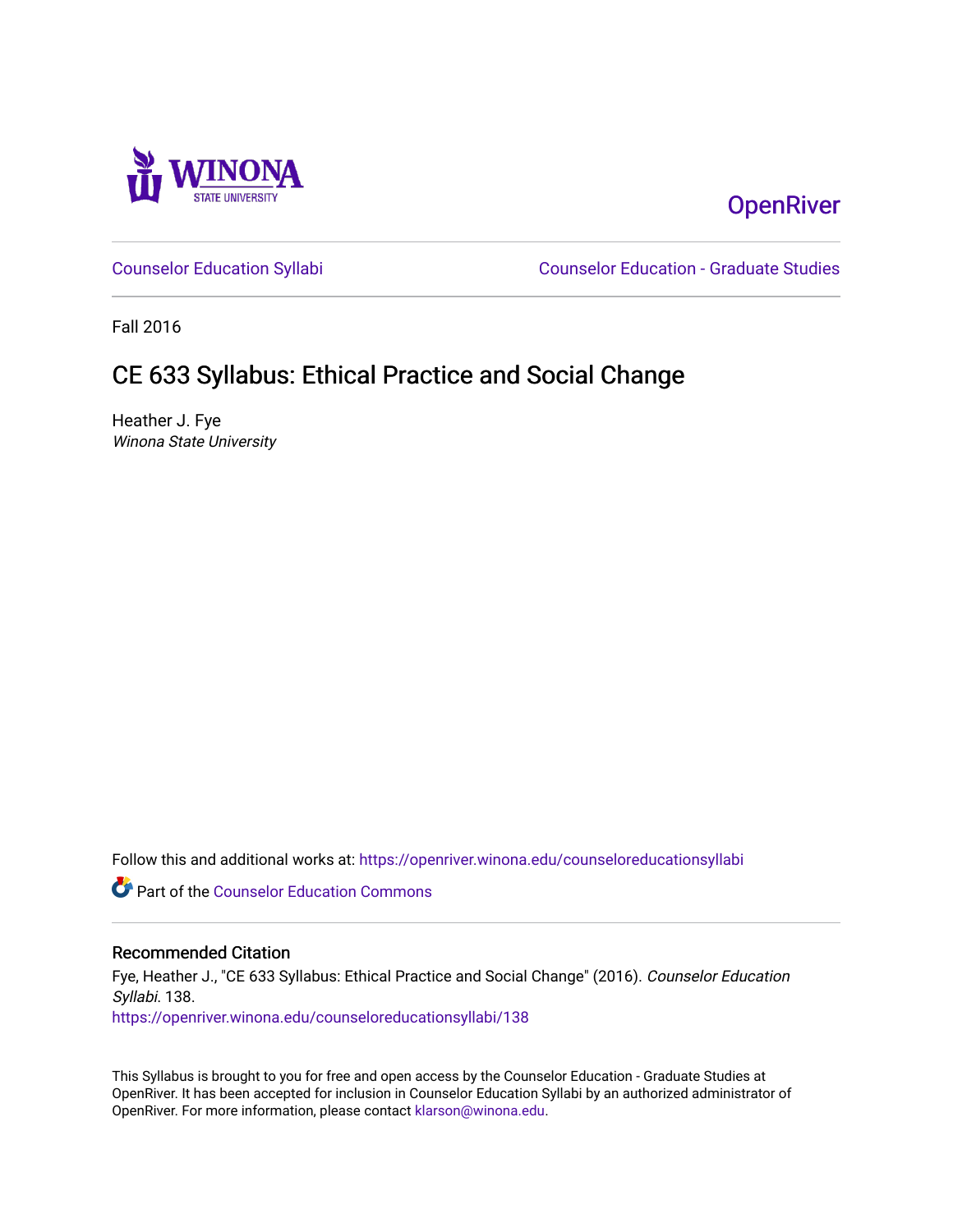### **Winona State University Department of Counselor Education CE 633: Ethical Practice and Social Change Fall 2016**

**Assistant Professor: Heather J. Fye, Ph.D., NCC, LPC (OH) Office Location: 116B Gildemeister Hall, Winona Campus Office phone:**(507) 457-5339 **E-mail: [hfye@winona.edu](mailto:hfye@winona.edu)** (BEST way to contact me) **Skype:** hd.smith123 NOTE: Please allow up to 24-48 hours for me to respond to your email correspondence

### **Office Hours:**

Monday: 3-5pm (Rochester campus or virtual on D2L class dates) Tuesday: 3-5pm (Rochester campus or virtual on D2L class dates) Thursday: 11am-5pm (Winona campus) or by appointment

#### **Course Location:** Rochester Campus, Singley Hall, Room 105 **Course Dates, Times, Delivery:**

In person: Tuesdays 5-8 pm on 8/23, 9/6, 9/20, 10/4, 10/18, 11/1, 11/15, 11/29 Asynchronous D2L classes during weeks of 8/30, 9/13, 9/27, 10/11, 10/25, 11/8, 11/22

The course is taught through a combination of teaching methods, including, but not limited to: class lectures, guest speakers, small and large group discussions, experiential class activities, videos, and simulations. MindTap course features and D2L quizzes, small and large group discussion, activities, journal reflections, supplemental readings, and videos will be additionally applied to the online portion of the course.

#### **Course Description:**

This course introduces students to the legal, professional and ethical issues that affect the practice of counseling and psychotherapy and the methods and ethical basis for counselors to be agents of social change. Students will become familiar with law and ethical codes related to the counseling profession. A model for ethical decision-making will be presented. Also, students will be presented with models for social change in their function as leaders, change agents, collaborators, and risk takers. Providing outreach and advocacy services in the school and community settings, students will expand their role as counselors to include the social contexts of culture, the dynamics of power at work in any system, and the political processes essential for change. Grade only.

*Prerequisites:* Admission to the Graduate College

#### **Required Texts & Readings:**

Corey, G., Corey, M. S., Corey, C., & Callanan, P. (2015). *Issues and ethics in the helping professions (9th ed.).* Stamford, CT: Cengage Learning.

American Counseling Association (2014). *ACA Code of Ethics.* Alexandria, VA: Author. Retrieved from: <http://www.counseling.org/Resources/CodeOfEthics/TP/Home/CT2.aspx>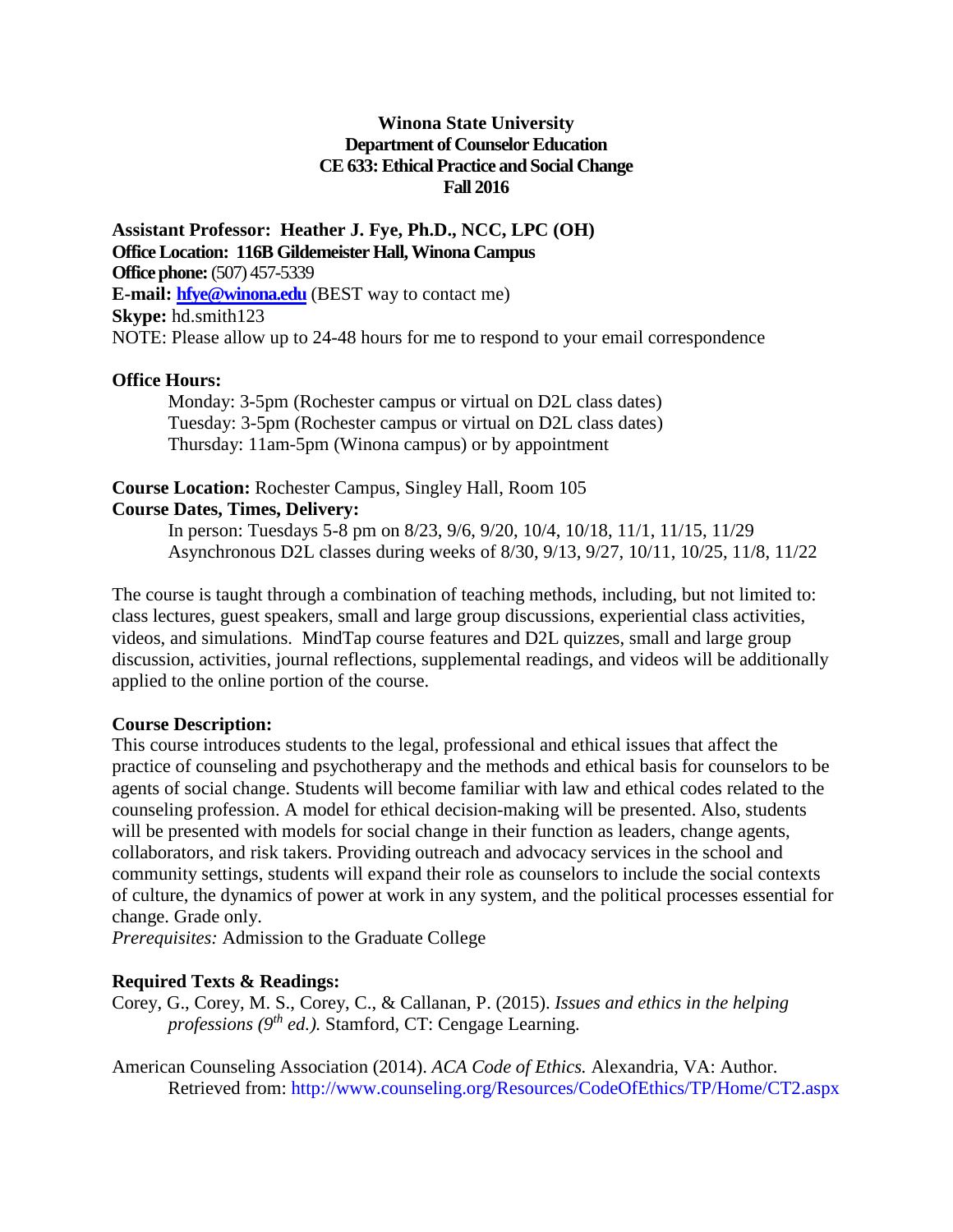American School Counselor Association. (2016). *ASCA ethical standards for school counselors.*  Retrieved from https://www.schoolcounselor.org/asca/media/asca/Ethics/EthicalStandards2016.pdf

- Association for Specialists in Group Work. *Professional Standards*. Retrieved from:<http://www.asgw.org/index.asp>
- Minnesota Board of Behavioral Health & Therapy. Retrieved from: <http://mn.gov/boards/behavioral-health/lpc-and-lpcc/>
- Wisconsin Code of Ethics (National Board of Certified Counselors Code of Ethics). Retrieved from: http://c.ymcdn.com/sites/www.wicounseling.org/resource/resmgr/imported/nbcccodeofethics-old.pdf

### Recommended Text:

American Psychological Association (2009). *Publication manual of the American Psychological Association (6th ed.).* Washington, D.C.: American Psychological Association.

### Other Readings as assigned:

\*\* Desire to Learn (D2L) readings can be found at https://winona.ims.mnscu.edu/ and are required. You can access D2L with your Star ID and password.

### *For Addictions-focused Professional Counselors (Optional):*

- Cottone, R. R., & Tarveydas, V. M. (2007). *Counseling ethics and decision making (3rd ed.).*Upper Saddle River, NJ: Pearson.
- Washington, D. B., & Demask, M., (2008). *Legal and ethical issues for addiction professionals.* Center City, MN: Hazelden Foundation.

*For School Counseling-focused Professional Counselors (Optional):*

Stone, C. (2005). *School counseling principles: Ethics and law.* Alexandria, VA: American School Counselor Association.

# **Course Objectives and Applicable Standards**

#### *This course will provide the essential learnings necessary for students to:*

- 1. Recognize ethical issues in their personal and professional lives.
- 2. Reason about ethical issues, and explain and utilize a model of ethical decision making.
- 3. Conceptualize social and moral responsibilities and use ego strength to take action.
- 4. Develop greater ability to identify multiple viewpoints and courses of action in the ethical decision making process.
- 5. Develop knowledge and understanding about the role, function, and core standards of the major codes of ethics applicable to professional counseling practices.
- 6. Articulate the major laws that currently apply to counseling practice.
- 7. Apply legal precedent and ethical codes and principles to case studies.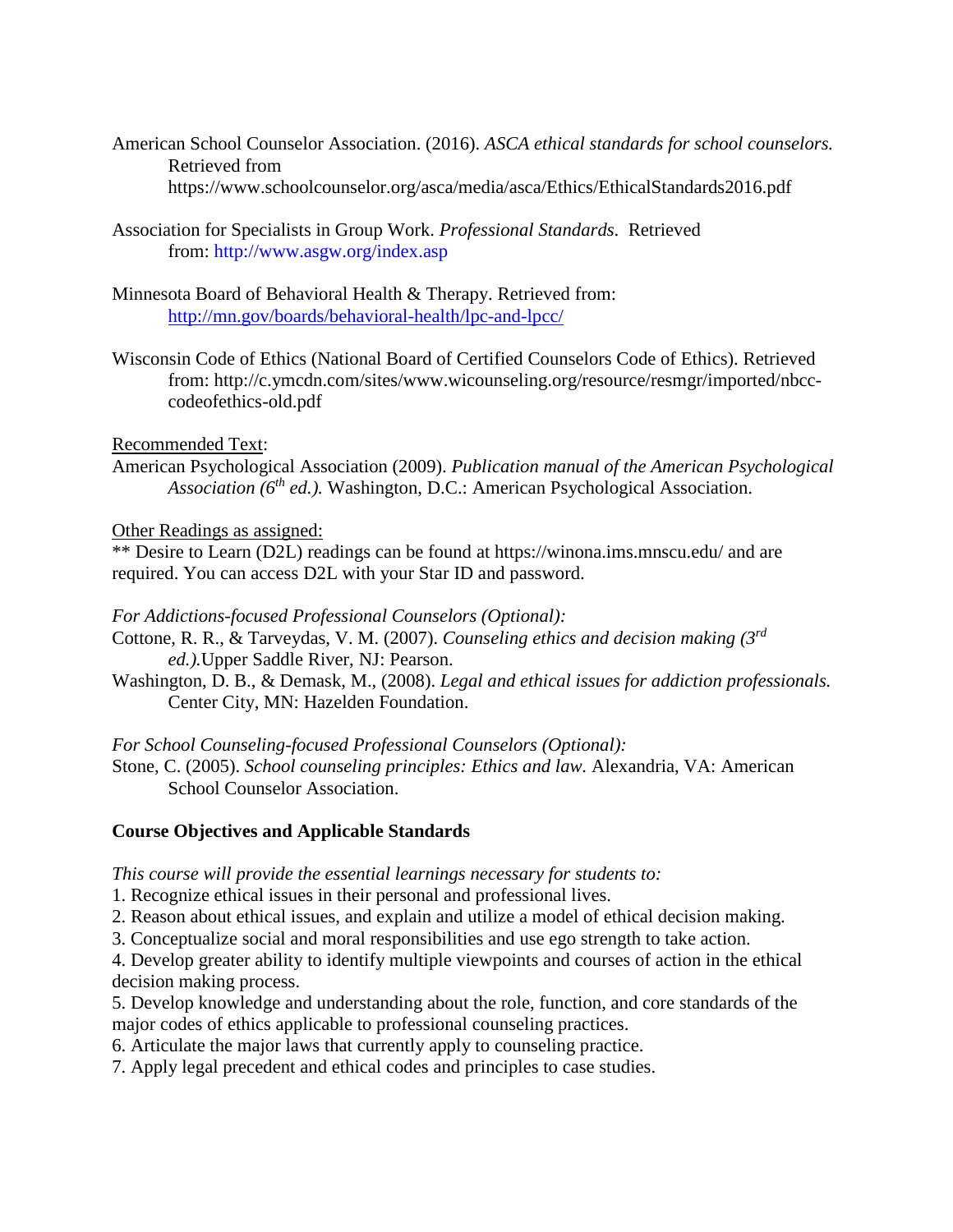8. Grow in understanding of social justice issues, and their relationship to ethics and the professional identity of counselors.

9. Explore ethical issues across cultures, and their implications for multicultural competent practice.

10. Establish a plan of support for their own use when they are confronted with ethical or legal issues in the field.

# **Council for Accreditation of Counseling and Related Educational Programs (CACREP) Related 2009 Standards:**

# **MENTAL HEALTH COUNSELING:**

# **Foundation**

*A. Knowledge*

A2. Understands ethical and legal considerations specifically related to the practice of clinical mental health counseling.

A3. Understands the roles and functions of clinical mental health counselors in various practice settings and the importance of relationships between counselors and other professionals, including interdisciplinary treatment teams.

A4. Knows the professional organizations, preparation standards, and credentials relevant to the practice of clinical mental health counseling.

A5. Understands a variety of models and theories related to clinical mental health counseling, including the methods, models, and principles of clinical supervision.

A7. Is aware of professional issues that affect clinical mental health counselors (e.g., core provider status, expert witness status, access to and practice privileges within managed care systems).

# *B. Skills and Practices*

B1. Demonstrates the ability to apply and adhere to ethical and legal standards in clinical mental health counseling.

# **Counseling, Prevention and Intervention**

# *C. Knowledge*

C1. Describes the principles of mental health, including prevention, intervention, consultation, education, and advocacy, as well as the operation of programs and networks that promote mental health in a multicultural society.

C9. Demonstrates the ability to recognize his or her own limitations as a clinical mental health counselor and to seek supervision or refer clients when appropriate. Skills

# *D. Skills and Practices*

D1. Uses the principles and practices of diagnosis, treatment, referral, and prevention of mental and emotional disorders to initiate, maintain, and terminate counseling.

D2. Applies multicultural competencies to clinical mental health counseling involving case conceptualization, diagnosis, treatment, referral, and prevention of mental and emotional disorders.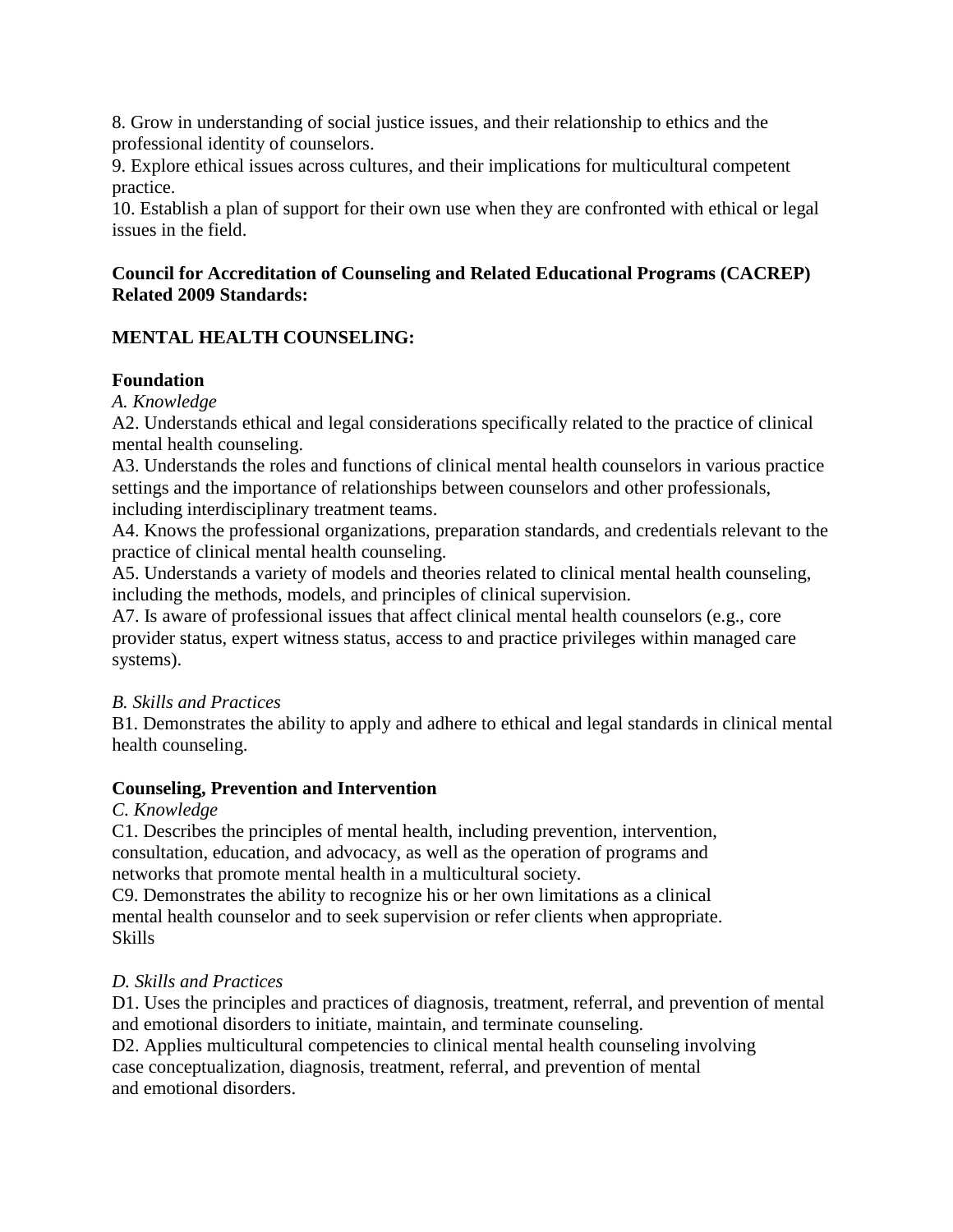D3. Promotes optimal human development, wellness, and mental health through prevention, education, and advocacy activities.

D5. Demonstrates appropriate use of culturally responsive individual, couple, family, group, and systems modalities for initiating, maintaining, and terminating counseling.

D6. Demonstrates the ability to use procedures for assessing and managing suicide risk.

D7. Applies current record-keeping standards related to clinical mental health counseling.

D9. Demonstrates the ability to recognize his or her own limitations as a clinical mental health counselor and to seek supervision or refer clients when appropriate.

# **Diversity And Advocacy**

*E. Knowledge* 

E1. Understands how living in a multicultural society affects clients who are seeking clinical mental health counseling services.

E2. Understands the effects of racism, discrimination, sexism, power, privilege, and oppression on one's own life and career and those of the client.

E4. Understands effective strategies to support client advocacy and influence public policy and government relations on local, state, and national levels to enhance equity, increase funding, and promote programs that affect the practice of clinical mental health counseling.

E5. Understands the implications of concepts such as internalized oppression and institutional racism, as well as the historical and current political climate regarding immigration, poverty, and welfare.

E6. Knows public policies on the local, state, and national levels that affect the quality and accessibility of mental health services.

# **SCHOOL COUNSELING:**

# **Foundations**

*A. Knowledge* 

1. Knows history, philosophy, and trends in school counseling and educational systems.

2. Understands ethical and legal considerations specifically related to the practice of school counseling.

3. Knows roles, functions, settings, and professional identity of the school counselor in relation to the roles of other professional and support personnel in the school.

4. Knows professional organizations, preparation standards, and credentials that are relevant to the practice of school counseling.

# **Foundations**

# *B. Skills and Practices*

1. Demonstrates the ability to apply and adhere to ethical and legal standards in school counseling.

B2. Demonstrates the ability to articulate, model, and advocate for an appropriate school counselor identity and program.

# **Counseling, Prevention, And Intervention**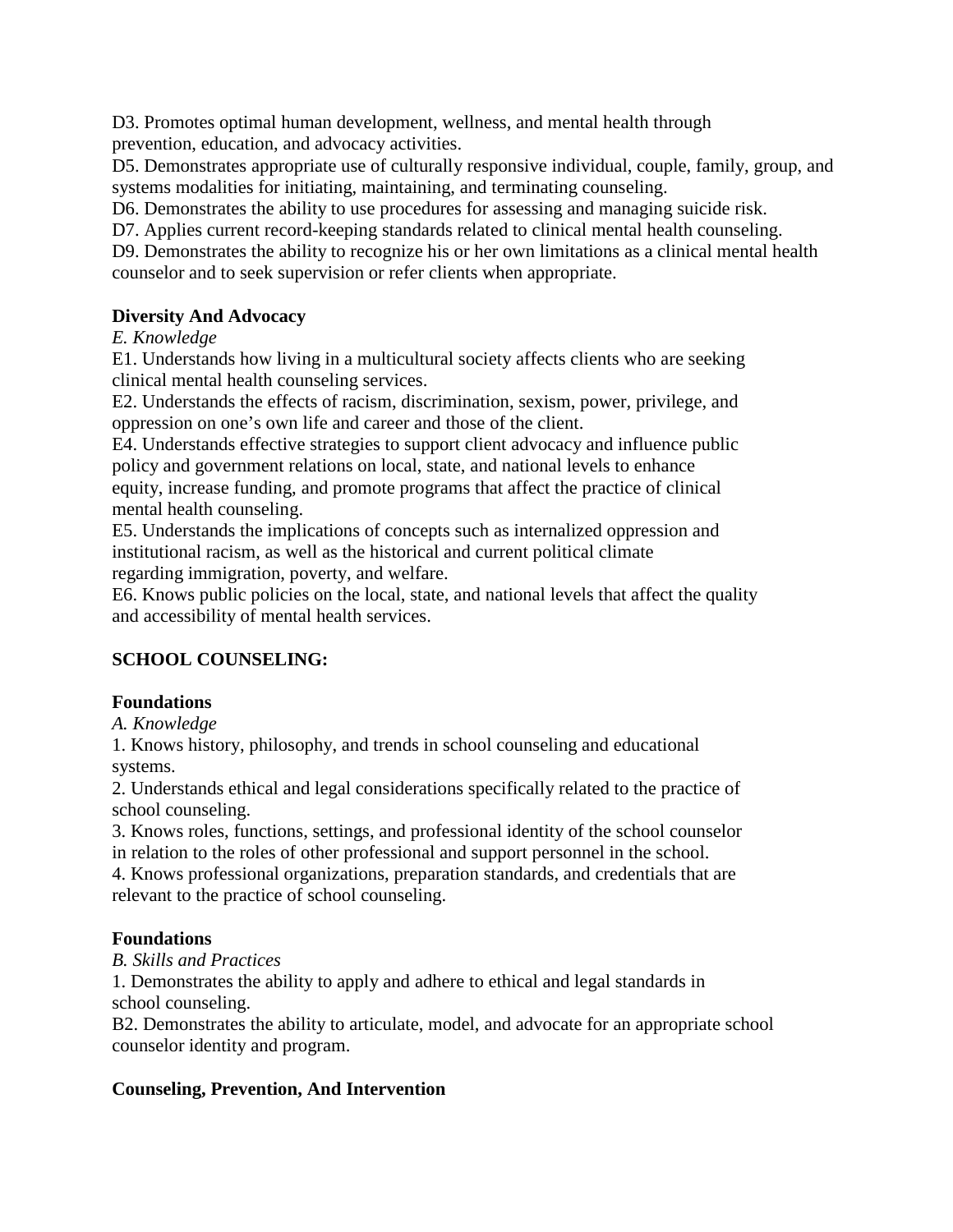### *D. Skills and Practices*

D1. Demonstrates self-awareness, sensitivity to others, and the skills needed to relate to diverse individuals, groups, and classrooms

5. Demonstrates the ability to recognize his or her limitations as a school counselor and to seek supervision or refer clients when appropriate.

### **Diversity And Advocacy**

#### *E. Knowledge*

1. Understands the cultural, ethical, economic, legal, and political issues surrounding diversity, equity, and excellence in terms of student learning.

2. Identifies community, environmental, and institutional opportunities that enhance—as well as barriers that impede—the academic, career, and personal/social development of students.

3. Understands the ways in which educational policies, programs, and practices can be developed, adapted, and modified to be culturally congruent with the needs of students and their families.

4. Understands multicultural counseling issues, as well as the impact of ability levels, stereotyping, family, socioeconomic status, gender, and sexual identity, and their effects on student achievement.

### *F. Skills And Practices*

1. Demonstrates multicultural competencies in relation to diversity, equity, and opportunity in student learning and development.

2. Advocates for the learning and academic experiences necessary to promote the academic, career, and personal/social development of students.

3. Advocates for school policies, programs, and services that enhance a positive school climate and are equitable and responsive to multicultural student populations.

4. Engages parents, guardians, and families to promote the academic, career, and personal/social development of students.

#### **Assessment**

#### *H. Skills and Practices*

3. Analyzes assessment information in a manner that produces valid inferences when evaluating the needs of individual students and assessing the effectiveness of educational programs.

4. Makes appropriate referrals to school and/or community resources.

# **Collaboration And Consultation**

#### *M. Knowledge*

1. Understands the ways in which student development, well-being, and learning are enhanced by family-school-community collaboration.

2. Knows strategies to promote, develop, and enhance effective teamwork within the school and the larger community.

3. Knows how to build effective working teams of school staff, parents, and community members to promote the academic, career, and personal/social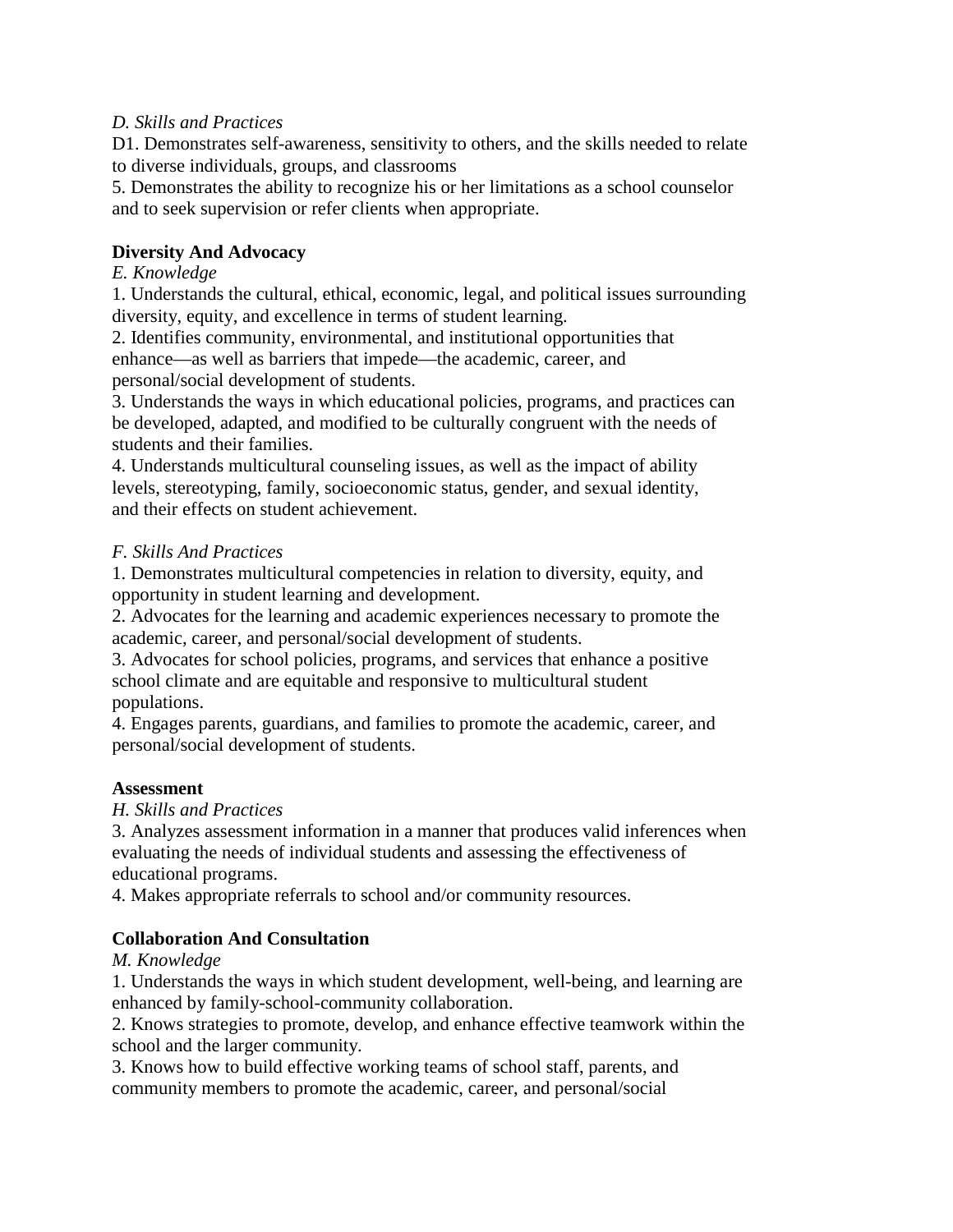development of students.

4. Understands systems theories, models, and processes of consultation in school system settings.

5. Knows strategies and methods for working with parents, guardians, families, and communities to empower them to act on behalf of their children.

# **Leadership**

*O. Knowledge*

O4. Understands the important role of the school counselor as a system change agent.

# **My Teaching Philosophy:**

I view the educational environment as a shared responsibility of learning between the teacher and students. I strive to ensure a balance of power between the teacher and students which provides an empowering environment for students to challenge assumptions and engage in critical thinking and dialogue. As an instructor, I view my role as a facilitator of knowledge with the goal of enticing students to engage in active learning independently. The function of content is to allow the students and teacher to be responsible for co-constructing their understanding and knowledge of diversity and content with others. In the classroom, together, we will work towards moving to higher levels of reflection and deeper learning. The role of evaluations will have a greater emphasis on students applying and demonstrating what they know, not just knowledge recitation. It is my goal that every student will feel safe taking risks and engage in self-reflection to grow personally and professionally throughout the semester. Best wishes for a productive and successful semester!

# **Course Expectations and Requirements**

# *Netiquette Guidelines and Expectations*

- 1. Be respectful when engaging in all correspondences to the instructor and peers. This includes emails, discussion board posts, etc. Start with an appropriate greeting to the individual and be mindful of using appropriate writing skills. Keep writing to the point, review before sending, and do not include offensive language or technology slang (i.e., LOL, etc.).
- 2. When submitting a document in the Dropbox section of D2L, please include your last name and the specific assignment you completed. For example, Fye\_Reflection\_Paper\_1
- 3. Please include the citation in APA format for all references of course materials in your discussion posts, papers, etc. For example: Corey (2013) reported the three necessary conditions of person centered therapy as…
- 4. Email is the best form of communication to reach me. Please allow up to 24 hours for me to respond to your email during Monday-Friday and 24-48 hours during Saturday and Sunday.
- 5. Be respectful of others in the online environment. There isn't necessarily always a "right" answer. We can agree to disagree on certain topics. It is important for each class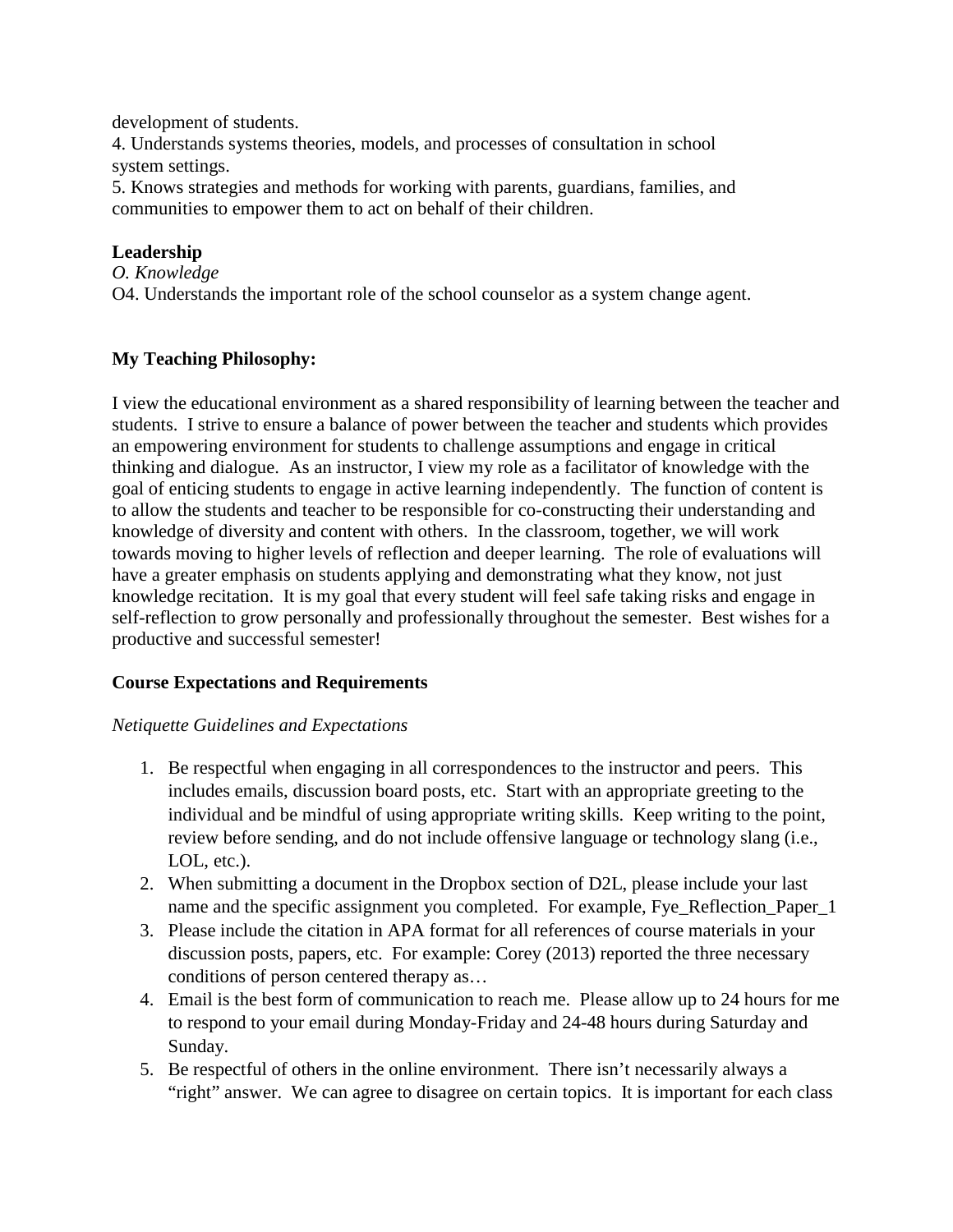member to feel open to taking risks, having their view heard, providing constructive and growth-producing feedback, and be open to others' feedback. Context may be lost without the vocal tone of the writer so be as concise and accurate in your point as possible.

- 6. Check the D2L course site newsfeed and WSU email at least once daily for any course updates or correspondences. Use the D2L Discussion forum to post course related questions.
- 7. Be prepared to work at least two times per week on course content and assignments. You cannot complete all of the week's assignments in one sitting and just before the due date and time.
- 8. You should plan to receive feedback and a grade of an assignment approximately 7 days from the instructor after the deadline of the assignment.
- 9. Consider the privacy of others, even in an online classroom. Do not share discussions or emails from classmates with others outside of the class. Do not have others or friends in the same room when we may be meeting as a class in an online environment (i.e., Adobe Connect, Skype).

# *Professional Expectations*

Professional expectations include open-mindedness, respectful interactions, responsibility and respect among others. Professionalism is an expectation of this program. The following dispositional expectations will help you embody professionalism:

1) Be prepared for class by reading the assigned material is part of your professional preparation. This work prepares you by providing you with the knowledge you need to confidently face concerns typical in the counseling field, and strengthens your stamina for the workload required of effective counselors.

2) Work out conflicts, disagreements or issues in a respectful, solution-focused way. Professional conduct is a requirement in the counseling field, and therefore, it is expected in this course.

3) Turn assignments in on time.

4) Communicate with the instructor if you are having difficulty with any aspect of this course, including meeting the aforementioned expectations. Sometimes, alternate arrangements can be worked out regarding assignment due dates. *This is for emergency situations only.* 

*5)* Attendance is expected. If you make a professional decision to miss class for any reason, please call or email the instructor as soon as possible.

6) Participate actively in class discussions and activities. Effective class participation includes respectful, and non-dominating involvement in class discussions, showing initiative and investment in classroom activities, coming to each class prepared to ask questions and share ideas, and engaging in reflective discussion of course readings.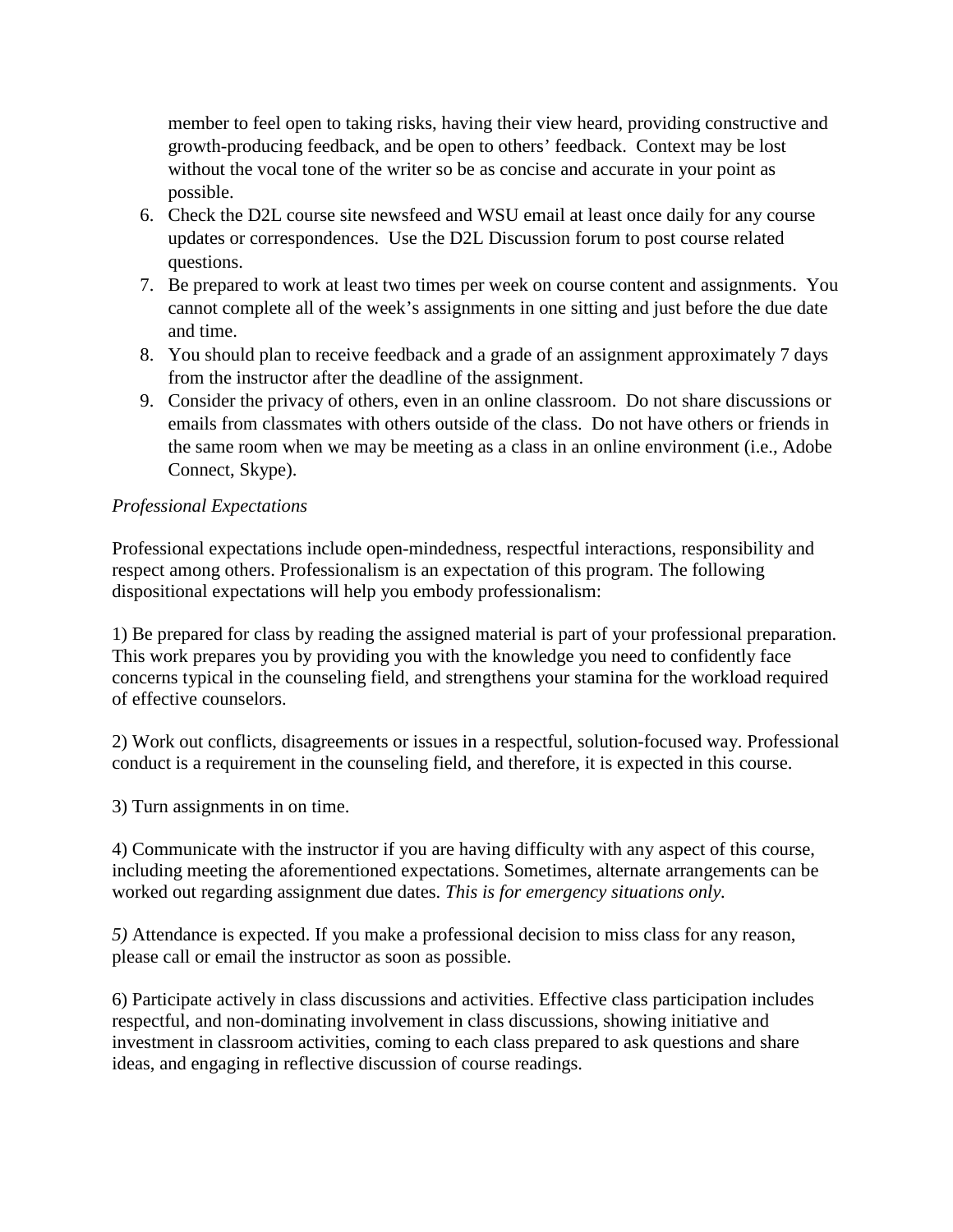7) In class, be sure to respond to members discussions. These should not responses that are evaluative (e.g., great job); rather, try to use microskills and/or group leadership skills (e.g., questioning, reflection, clarifying, linking, supporting, blocking, etc.).

# *Course Expectations, Evaluations, & Assignments – See Course Schedule for Due Dates*

**Dispositions Assessment –** WSU Counselor Education uses the Counseling Competencies Scale (CCS) for their Dispositions Survey. The CCS assesses counseling students' skills development and professional competencies. Additionally, the CCS provides counseling students with direct feedback regarding their counseling skills and professional dispositions (dominant qualities), offering the students practical areas for improvement to support their development as effective and ethical professional counselors. A link to the WSU CED Dispositions Survey will be emailed to you around midterm of each semester in the following courses: CE 534, CE 601, CE 615, CE 633, CE 660, CE 680, CE 690. You are required to complete a self-assessment of your own dispositions by completing this assessment. Simultaneously, your instructor for the courses previously listed will be completing one of you as well. Your advisor will share any concerns that show up consistently on these assessments. If you do not hear about concerns from your advisor, assume there are none.

# **1. Readings, Attendance, and Participation**

**Readings:** The textbook and MindTap resources provide the foundation for the practical experiences of the class. It is expected that all readings be completed prior to class in order to maximize discussions. Readings are assigned topically and provide the foundation of all the activities, discussions, and assignments. Students are expected to read all of the materials and discuss them in class. Additionally, the reading assignments provide students with the necessary background information for understanding of research methods in the counseling profession. Students are encouraged to bring learning materials to interact with during class time.

# **Class Attendance and Participation (***15 classes x 10 points each class* **= 150 points total):**

Students are expected to be engaged in their own learning and to be an active participant in the classroom community. The success of this class depends on the participation of each class member. Students are expected to be on time for class, be present for the duration of class, and to participate in class discussion and small group exercises. The classroom format is largely discussion and experiential and therefore attendance and participation are paramount to making a successful learning experience for everyone. During class, relevant questions, pertinent comments, and risk-taking are welcomed and encouraged. If you miss class, it is your responsibility to obtain class materials for the missed session. Online (D2L) class attendance and participation count equally as in class attendance and participation. If a class is moved to online (D2L) due to inclement weather, online class attendance and participation count equally as in class attendance and participation towards your attendance. Therefore, if you do not "attend" online and participate in the online discussion or complete the online assignment, you will receive an absence for that class. **Each class, including the online D2L classes, are worth 10 points each.**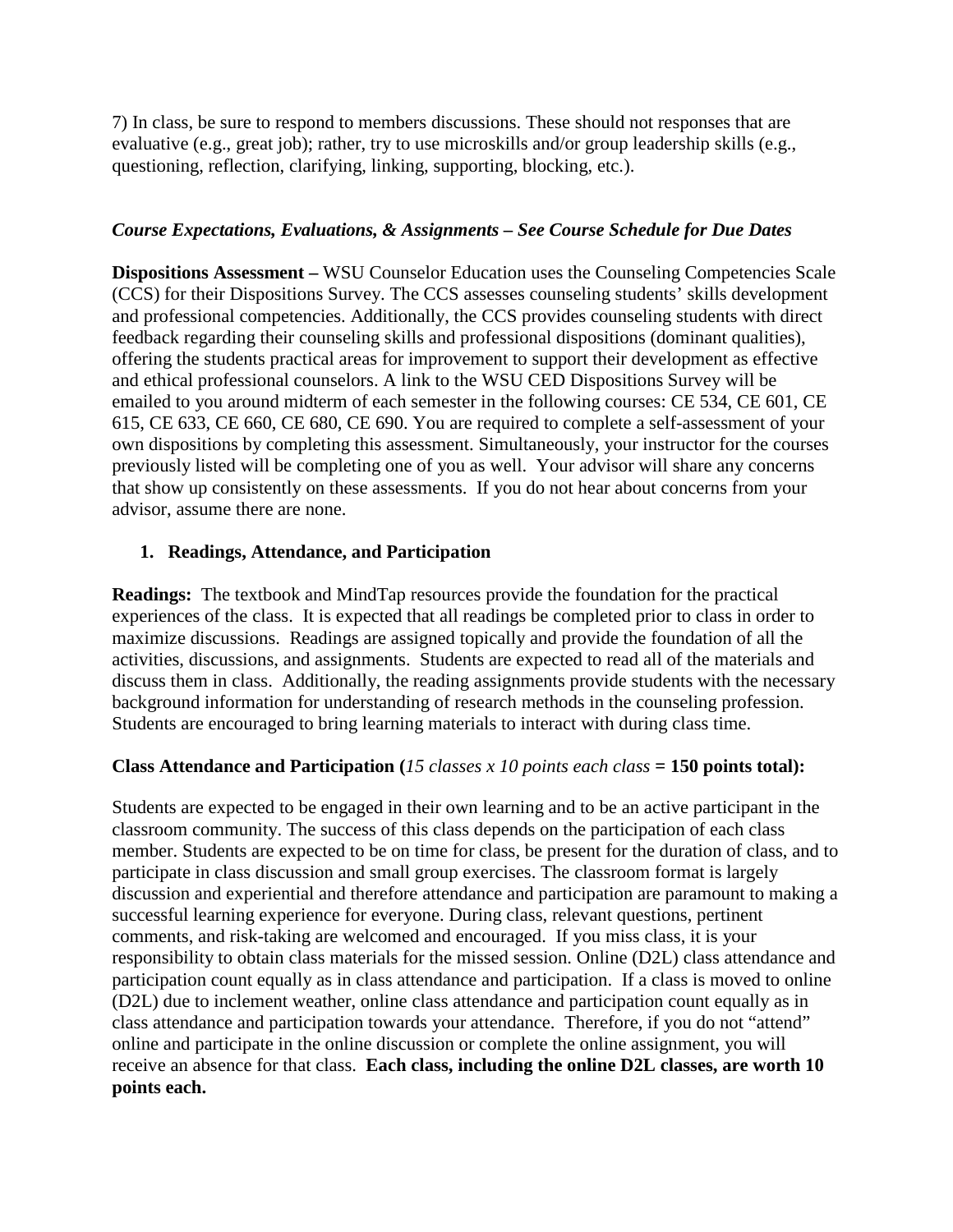Attendance means arriving for class on time and staying for the duration of the class and remaining focused on the class for the duration of the class meeting. Participation means preparing for class by reading required texts/materials, periodically entering into class discussions with informed and relevant comments/questions, and participating in class activities.

A student who rarely or never participates in class discussions or activities may also receive a grade reduction despite attendance. I am sensitive to significant life circumstances that can result in class absence. In such instances, I will attempt to work with these students on a case-by-case basis. In summary, good attendance and reasonable levels of class participation are expected behaviors for graduate students in training to be counselors.

**Note:** Please contact me before missing a class.

**Note on tardiness:** a student who is 20 minutes or more late to class or leaves class with 20 minutes or more class remaining will be marked absent for the class attended. A student who is chronically tardy to class (i.e., more than three late attendance and/or leave early) but within the 20 minute timeframe will not receive a point reduction for the specific classes but it may impact their overall attendance and participation grade at the end of the semester.

A student who rarely or never participates in class discussions or activities may also receive a grade reduction despite attendance. I am sensitive to significant life circumstances that can result in class absence. In such instances, I will attempt to work with these students on a case-by-case basis. In summary, good attendance and reasonable levels of class participation are expected behaviors for graduate students in training to be counselors.

# *Inclement Weather Policy*

Inclement weather may interfere with class. Always use your best judgment when determining if it is safe for you to travel. The instructor will notify students of moving class to the online (D2L) format by 2pm the day of class. Notifications will be made via D2L announcements, the WSU homepage, and email.

# **2. Professional Disclosure Statement (40 points)**

Each student will complete a one to two page professional disclosure statement based on the population they plan on serving (i.e., clinical mental health, school, addictions, with child, adolescent, family, or adult focused practice). Please include relevant training, experience, memberships in organizations, counseling philosophy, counseling approach, what to expect in counseling (i.e., length of treatment and sessions, fees and billing, in case of emergency), population served, confidentiality, and any additional informed consent procedures in the statement.

# **3. Multicultural exploration assignment (50 points)**

You will need to select a multicultural topic or culture to explore during this course. The indepth learning experience you choose must meet the goal of challenging you to think about your own cultural assumptions and how they affect your ethical and moral decision-making. You MUST discuss you topic and learning process objectives with me. This in-depth learning should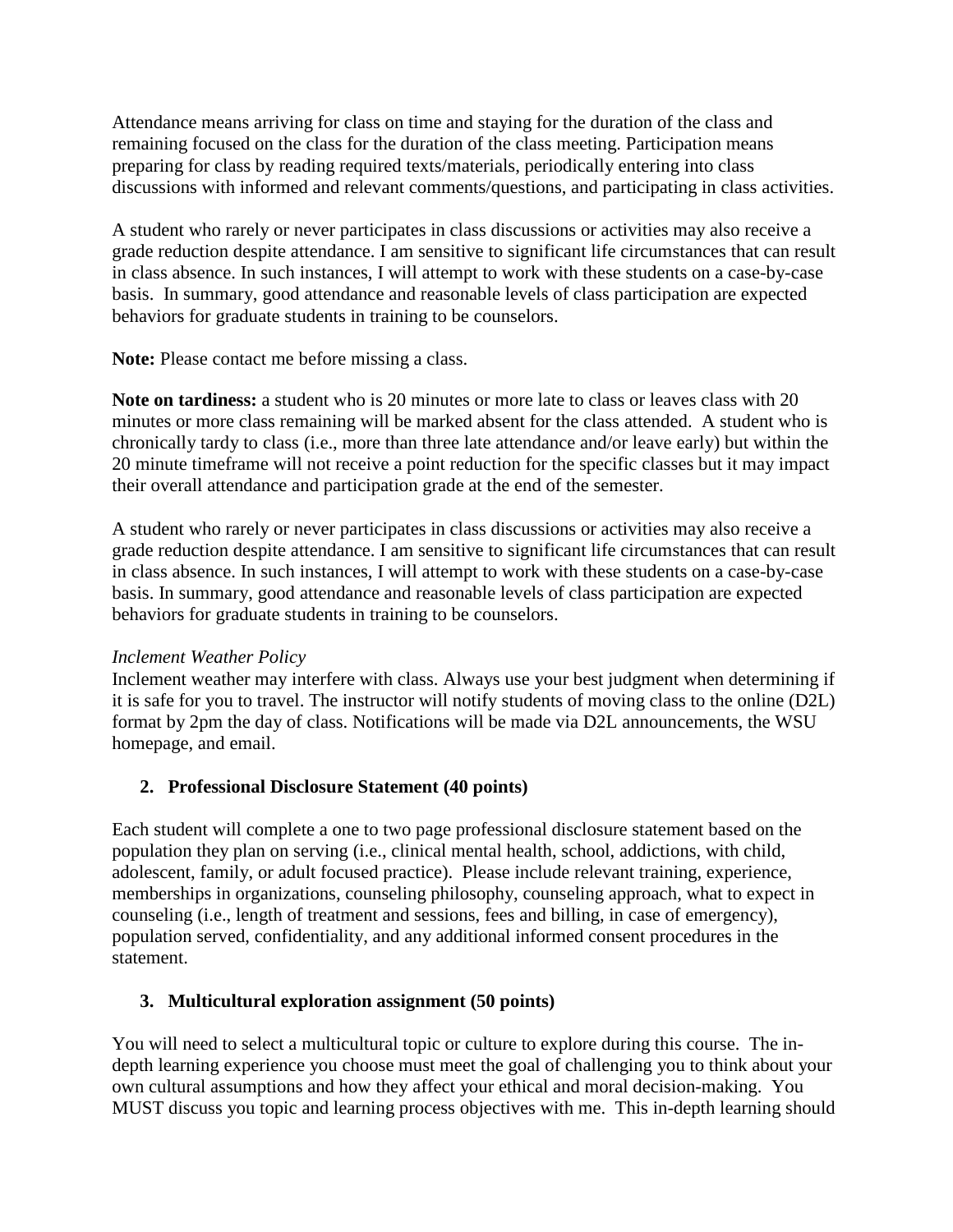be completed by the due date, and reactions to it processed in a corresponding video presentation.

Your video presentation will be uploaded into a D2L Discussion Board from a YouTube or Camtasia link and should be 5-7 minutes in length. The video will include three parts: 1) a summary of the topic or culture and how you completed your learning experience (i.e., attended a workshop, webinar, or meeting, and read 3-4 corresponding articles based on the topic); (20 points)

2) a brief review of the topic or culture you learned about from the literature, potentially including common practices and beliefs of the culture, population, or topic, and corresponding social, moral, and ethical issues facing them; (10 points)

3) your reactions to your learning, which should incorporate what you learned about this topic; and what you learned about yourself and the implications for you as a counselor in multiculturally competent, ethical practice. (10 points)

4) Please turn in a brief power point of your video presentation with the applicable references (2 minimum from 2000 or later) in APA  $6<sup>th</sup>$  edition formatting (10 points)

\*\*A few Suggestions: I recommend attending: two-spirit people workshop on Friday, September 9 from 11am-1pm in the Oaks Rooms in Krysko Commons, Winona Campus. For more info: [\(http://fourcornersfreepress.com/news/2011/061104.htm\)](http://fourcornersfreepress.com/news/2011/061104.htm) OR learn in-depth about the Tennessee SB 1556/HB 1840. I will share additional examples in class. In sum, feel free to independently choose a topic or culture based on interest.

# **5. Quizzes (20 points each x 5 = 100 points total)**

The quizzes will serve as an assessment of your knowledge of the assigned readings and class experiences. Students will be required to complete five quizzes via the MindTap feature throughout the course. Students MUST take the quizzes for Chapters 5 and 6. Therefore, students have the ability to CHOOSE the three additional chapters' quizzes they want to complete throughout the remainder of the semester. Each quiz will be worth 20 points. Students will be able to take the quizzes as many times as they wish to receive their desired grades.

# **6. Case study and analysis with application of an ethical decision making model into practice (60 points)**

Each of you will be assigned to a small group (approximately 4 students) to critique and analyze Corey et al. (2015) ethical case using an ethical decision making model of practice.

1. Critiques should include thoughtful analysis of the case *before* the case is presented, as well as *written* responses to the presentation *after* the case is presented. (10 points)

2. Your group will formally write up your analysis using the steps of the model, and post this analysis to the Assignment folder in D2L. (10 points)

3. Your group will also present this critique and analysis in class. Presentations should last approximately 30 minutes. Each group member must actively take part in the class presentation. Your group's analysis of the case must use all components of the ethical decision making model plus how your group would document and evaluate the outcome decision of the ethical case analysis presented. (10 points)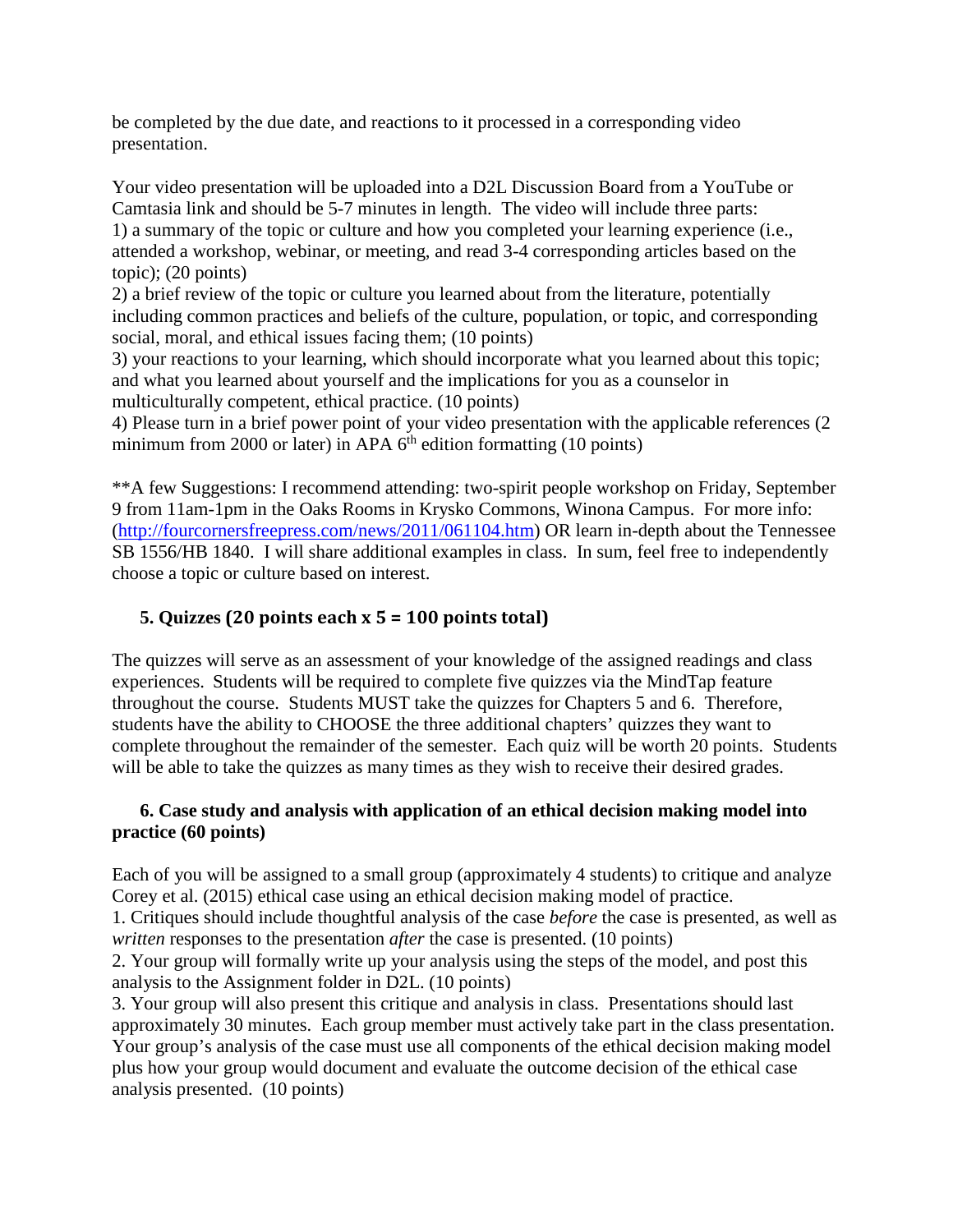4. Another group will be assigned to provide critiques to your group's presentation and analysis to simulate consultation. Your instructor will also provide feedback to you. (10 points) 5. Ethical Development Discussions – Reflective processing is a critical core skill in ethical decision-making. After your presentation has been critiqued, each group member will selfevaluate their contributions to their case analysis (form provided at a later date) and will write a 1 to 2-page reflection discussing what you learned about the case through your research, and the responses from classmates and the instructor, and overall learning from the course. (20 points)

This process simulates case consultation, so it is important that you support your future colleagues in a helpful way through this process. Remember, you will be the presenter some day, and will want discussion support of classmates when it is your turn.

When critiquing, responding, reflecting, and discussing, please consider: 1) be honest about your thoughts and feelings about the issue, 2) consider and express alternate points-of-view, such as different worldviews, cultural perspectives, etc., and 3) use terminology you are learn in readings.

The instructor will provide supportive feedback and will occasionally respond with Socratic questioning to help you develop your thinking about an issue.

P.S. It is okay to agree to disagree. In many ethical situations, there are several "rights" and several "wrongs". Sometimes, one must choose the lesser of the two wrongs in ethical dilemmas.

| AWWWIIY AVA         |                   |                  |                  |            |
|---------------------|-------------------|------------------|------------------|------------|
| $100\%$ of points   | 75% of points     | 50% of points    | $25%$ of points  | 0 points   |
| <b>Answered the</b> | Answering         | <b>Answering</b> | <b>Answering</b> | Did not    |
| section in its      | approximately     | approximately    | approximately    | answer the |
| entirety with       | 75% of the        | 50% of the       | $25%$ of the     | section    |
| meaningful          | section with      | section with     | section with     |            |
| content.            | meaningful        | meaningful       | meaningful       |            |
|                     | content or all of | content or       | content or 50%   |            |
|                     | the section       | approximately    | or less of the   |            |
|                     | without           | 75% of the       | section without  |            |
|                     | meaningful        | section without  | meaningful       |            |
|                     | content           | meaningful       | content          |            |
|                     |                   | content or       |                  |            |
|                     |                   | reflection       |                  |            |

**Rubric for points:**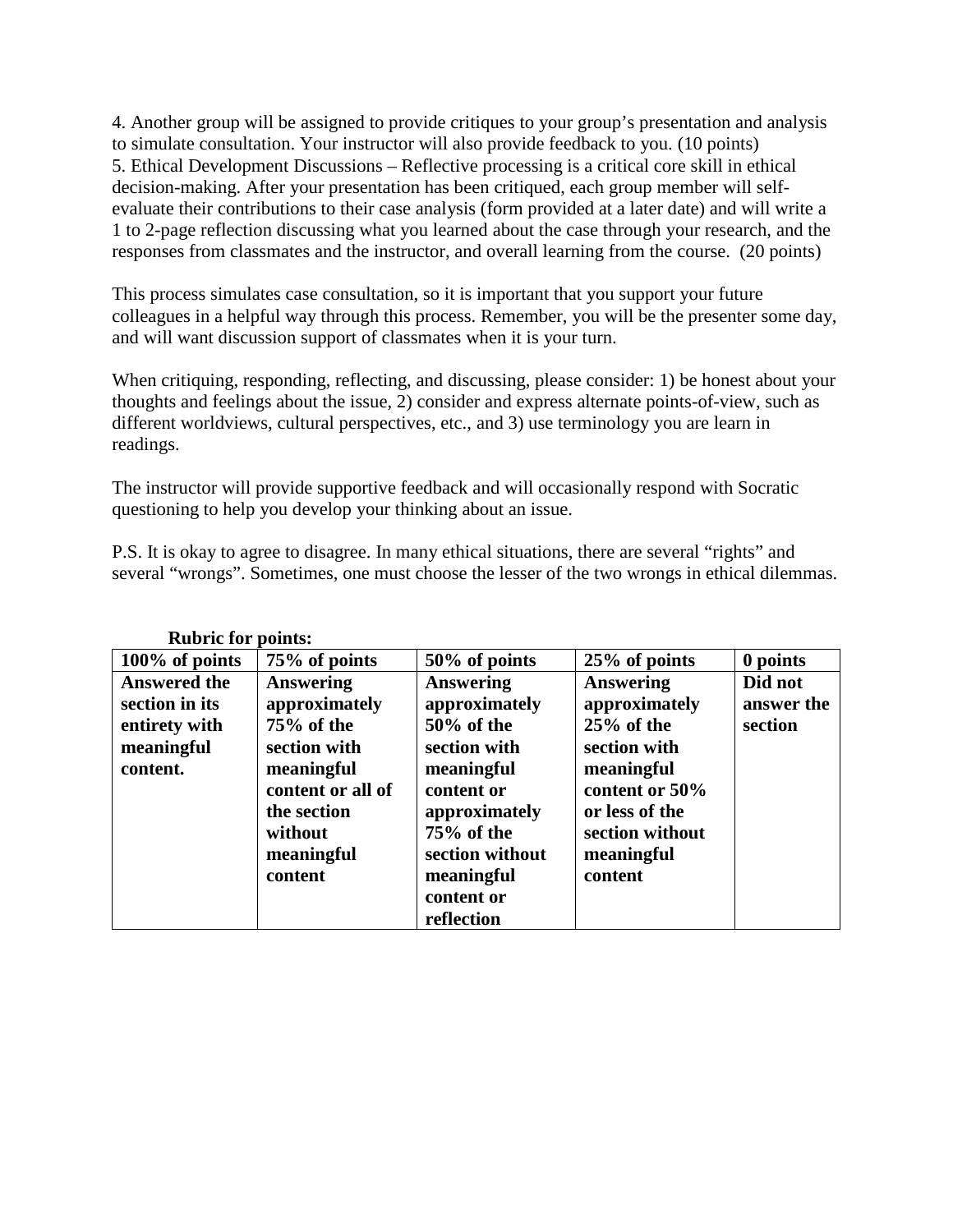### **Grades**

All assignments/tests are graded on a percentage system, with a perfect score being 100%. Then, each assignment/test is weighted to determine your Final grade. The percentage system is below:

#### GRADE BREAKDOWN

| 100-90%   | 360-00  |  |
|-----------|---------|--|
| 89-80%    | 320-359 |  |
| 79-70%    | 280-319 |  |
| Below 70% | 279-0   |  |

#### ASSIGNMENTS

| <b>Attendance and Participation</b>             | 150 points |
|-------------------------------------------------|------------|
| Professional Disclosure Statement               | 40 points  |
| <b>Multicultural Exploration Assignment</b>     | 50 points  |
| Quizzes (5 total x 20 points each)              | 100 points |
| Case Study Critique, Presentation, and Analysis | 60 points  |
| <b>TOTAL</b>                                    | 400 points |

### *NOTES:*

- All assignments must be completed or the resulting final grade will be "F."
- All assignments need to be double spaced, and follow APA  $6<sup>th</sup>$  edition format
- All assignments will be completed and submitted in D2L. Label each assignment with you last name and name of assignment (i.e., Fye\_Professional Disclosure Statement)

#### **\*\*Policy on Late Assignments:**

- Unless other arrangements are made with the course professor, course assignments are due by the date indicated in the syllabus.
- Assignments will be penalized 10% of the assignment grade for each day late (Ex. assignment turned in to D2L one day after the deadline  $=$  maximum grade of  $9/10$ )
- In the event of an emergency: Please call or e-mail the professor *before* the assignment is due if you are experiencing difficulties turning the assignment in on time.

#### **Course Schedule**

The following is an approximate guide to this course. Some variations may occur as a function of (a) our being either slightly behind or slightly ahead of a listed topic for a given date, b) additional readings to be announced during the course, and (c) the needs of students.

| <b>I</b> DATE   | <b>TOPICS/READINGS</b>     | <b>ASSIGNMENTS</b> |
|-----------------|----------------------------|--------------------|
|                 | Introduction to Course,    |                    |
| Week 1          | Syllabus,                  |                    |
| August 23, 2016 | Ch. 1: Introduction to     |                    |
|                 | <b>Professional Ethics</b> |                    |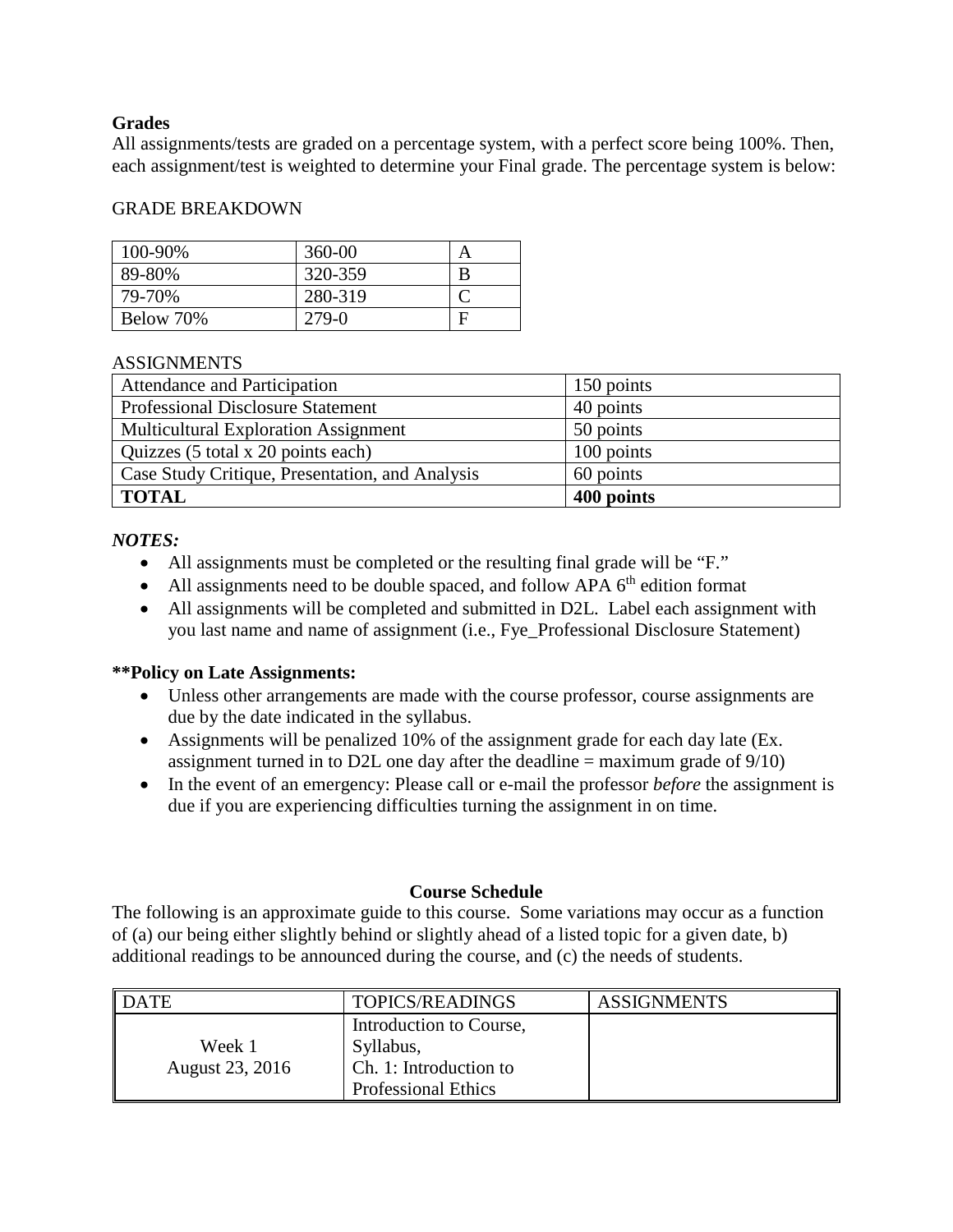| Week 2<br>August 30, 2016<br>D2L                 | Professional Codes of Ethics<br>(ACA, ASCA, MCA/MSCA,<br>WCA/WSCA, Addictions),<br>Ch. 2: The Counselor as a<br>Person and as a Professional<br>*Notes of class topic &<br>discussion: Ethical/Legal<br><b>Decision Making Process</b><br>*Diff. b/w ethics and law,<br>Kohlberg's Theory of Moral<br>Development, Scope of<br>Practice, Scope of<br>Competence, Standard of<br>Care | Supplemental learning<br>activities for class attendance<br>and participation need to be<br>completed in D2L by<br>September 5 at 11:59pm.                                                     |
|--------------------------------------------------|--------------------------------------------------------------------------------------------------------------------------------------------------------------------------------------------------------------------------------------------------------------------------------------------------------------------------------------------------------------------------------------|------------------------------------------------------------------------------------------------------------------------------------------------------------------------------------------------|
| Week 3<br>September 6, 2016                      | Ch. 3: Values and the Helping<br>Relationship<br>*Notes of class topic &<br>discussion: Responsibility to<br>clients, personal values and<br>culture, non-discrimination,<br>personal and professional<br>Facebook pages, malpractice<br>and unprofessional conduct                                                                                                                  | Multicultural topic and<br>learning plans DUE in class                                                                                                                                         |
| Week 4<br>September 13, 2016<br>D2L              | Ch. 4: Multicultural<br>Perspectives and Diversity<br><b>Issues</b><br>Ch. 13: Community and<br><b>Social Justice Perspectives</b>                                                                                                                                                                                                                                                   | Supplemental learning<br>activities for class attendance<br>and participation need to be<br>completed in D2L by<br>September 19 at 11:59pm.<br>*Journal Entry                                  |
| Week 5<br>September 20, 2016                     | Ch. 5: Client Rights and<br><b>Counselor Responsibilities</b><br>Ch. 6: Confidentiality: Ethical<br>and Legal Issues                                                                                                                                                                                                                                                                 |                                                                                                                                                                                                |
| Week 6<br>September 27, 2016<br>D <sub>2</sub> L | Ch. 6: Confidentiality: Ethical<br>and Legal Issues (cont'd.)<br><b>Informed Consent including</b><br>email and social media (i.e,<br>Facebook, etc.)                                                                                                                                                                                                                                | Supplemental learning<br>activities for class attendance<br>and participation need to be<br>completed in D2L by October<br>3 at 11:59pm.<br>*Suggestion to complete now:<br>Chs. 5 & 6 quizzes |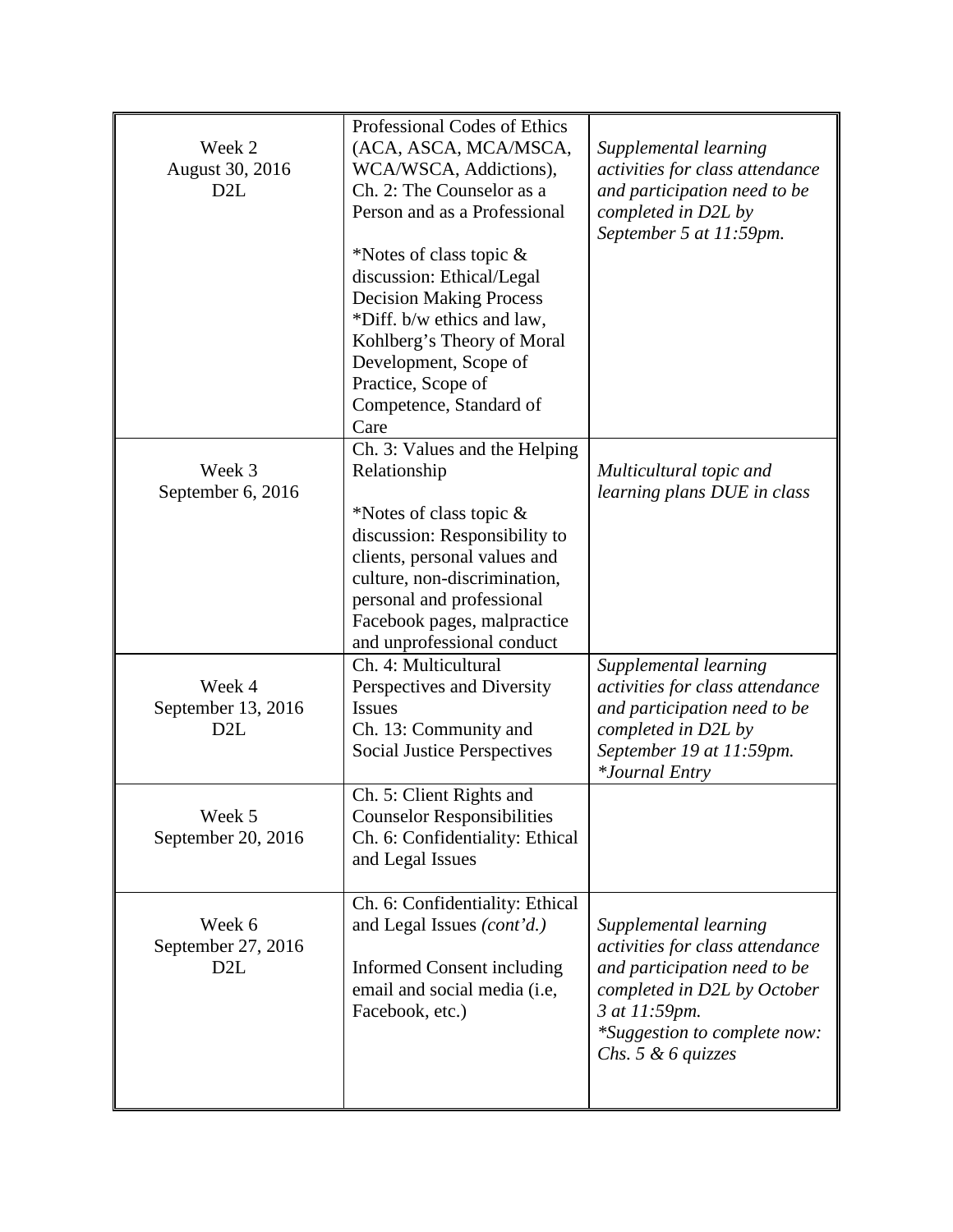| Week 7<br>October 4, 2016                       | Class discussion related to<br>ethics within focus of specific<br>practices (with assigned<br>readings in D2L):<br>*Youth in schools and clinical<br>settings<br>*Addictions counseling<br>*Keeping Records<br>(CMHC/SC)<br><i><b>*Termination and Referral</b></i>                              | <b>Professional Disclosure</b><br><b>Statement DUE by 5pm</b>                                                                                                                                                                                                      |
|-------------------------------------------------|--------------------------------------------------------------------------------------------------------------------------------------------------------------------------------------------------------------------------------------------------------------------------------------------------|--------------------------------------------------------------------------------------------------------------------------------------------------------------------------------------------------------------------------------------------------------------------|
| Week 8<br>October 11, 2016<br>D <sub>2</sub> L  | Being 13 Video, Additional<br>Technology readings<br>including Distance<br>Counseling and Telehealth                                                                                                                                                                                             | Supplemental learning<br>activities for class attendance<br>and participation need to be<br>completed in D2L by October<br>17 at 11:59pm.                                                                                                                          |
| Week 9<br>October 18, 2016                      | Ch. 7: Managing Boundaries<br>and Multiple Relationships<br>(Fees/Bartering, Advertising,<br>Relationship with other<br>professionals, etc.)<br>*Notes on class topic &<br>discussions: Crisis, FERPA,<br>HIPAA, managed care, end of<br>life issues, HIV, DV, Suicide,<br>Homicide, Child Abuse |                                                                                                                                                                                                                                                                    |
| Week 10<br>October 25, 2016<br>D <sub>2</sub> L | Ch. 8: Professional<br>Competence and Training                                                                                                                                                                                                                                                   | <b>Multicultural Exploration</b><br><b>Assignment (video and PPT</b><br>with references) DUE by 5pm<br>Supplemental learning<br>activities for class attendance<br>and participation need to be<br>completed in D2L by October<br>31 at 11:59pm.<br>*Journal Entry |
| Week 11<br>November 1, 2016                     | Ch. 9: Ethical Issues in<br>Supervision, Counselor<br>Education and Program,<br>Research, Evaluation                                                                                                                                                                                             |                                                                                                                                                                                                                                                                    |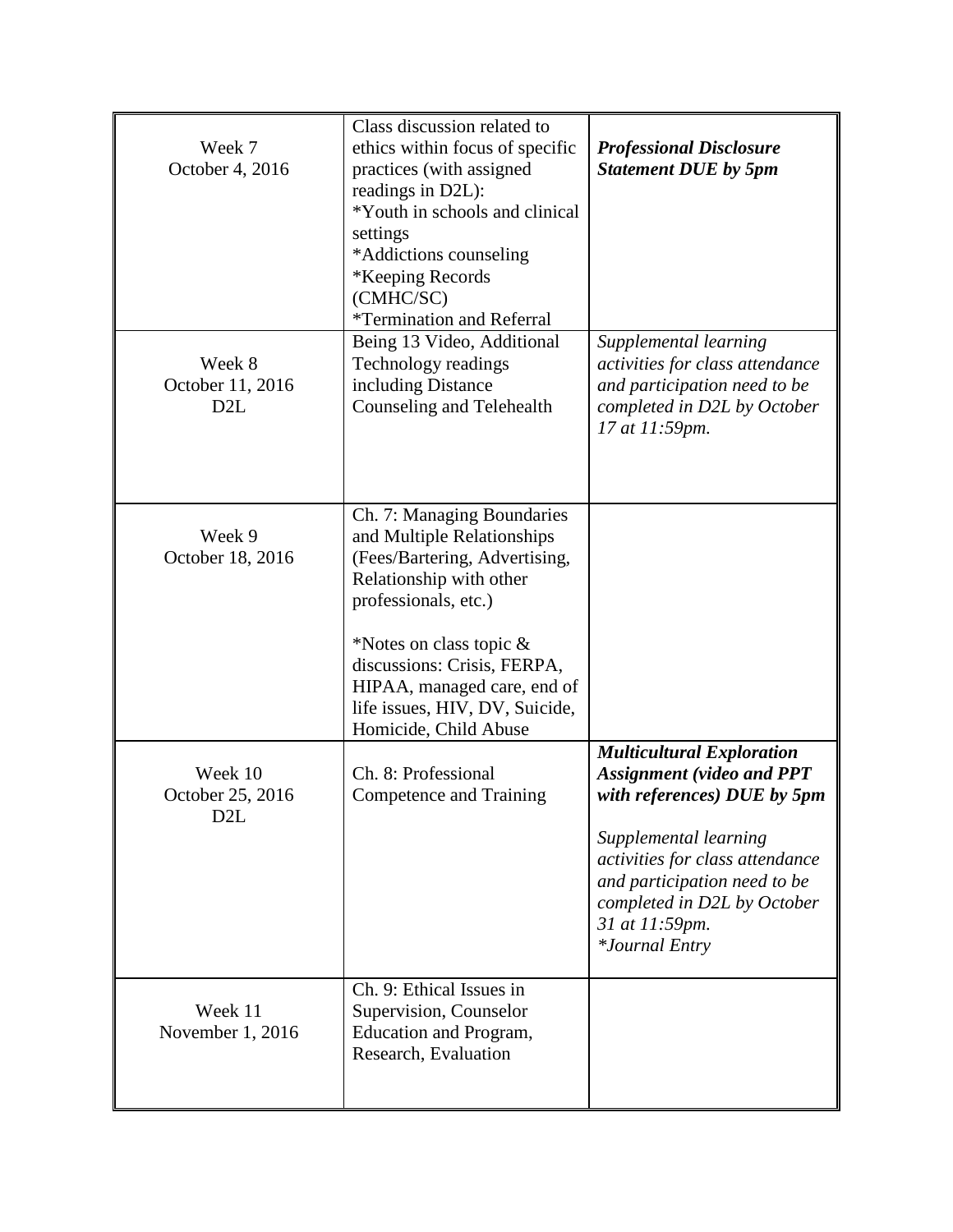| Week 12<br>November 8, 2016<br>D <sub>2</sub> L | Ch. 10: Issues in Theory and<br>Practice-Diagnosis and<br>Assessment                                | Supplemental learning<br>activities for class attendance<br>and participation need to be<br>completed in D2L by<br>November 14 at 11:59pm. |
|-------------------------------------------------|-----------------------------------------------------------------------------------------------------|--------------------------------------------------------------------------------------------------------------------------------------------|
| Week 13<br>November 15, 2016                    | Ch. 11: Ethical Issues in<br>Couples and Family Therapy<br>Ch. 12: Ethical Issues and<br>Group Work |                                                                                                                                            |
| Week 14<br>November 22, 2016<br>D2L             | <b>Class Preparation for Group</b><br><b>Case Presentations</b>                                     | <b>Case Study Analysis and</b><br>Critique due in D2L by<br>November 28 at 11:59pm                                                         |
| Week 15<br>November 29, 2016                    | Group Case Presentations &<br>Closing activities                                                    | <i>**Case Study Self-Evaluation</i><br>and Reflection DUE by<br><b>Friday, December 2 at NOON</b><br>**All quizzes due by 12/2             |

### **Appendix A Develop a Reflective Personal Journal**

Reflective processing is a critical core skill in ethical decision-making. Entries may be about the course readings (textbook and journal articles on D2L), issues you experience on the news or in your everyday life, class discussions, or thoughts you want to explore about your own ethical development. In other words, ask yourself throughout the discussion: What is going on in this world? How do I relate to it? What are the ethical implications? What do I want to do about it? (If this were a recipe, think of it as 1 cup of personal diary, 1 cup editorial, with a dash of debate.)

The journal can include (See below for format):

- Reactions to presentations, discussion and other experiences in class. You can express what you did not take the opportunity to express in class.
- Reactions to readings in the text. Activities, exercises and ideas for thought and discussion appearing at the end of each chapter provides many issues that you could explore in this journal. Challenge yourself and explore!
- Specific topics of discussion will be provided in class the week before the journal entry is due.

Journals will be graded for completion and NOT for content. Please see the class schedule for due dates. Note: Although you journal will not be graded for content, I will be reacting and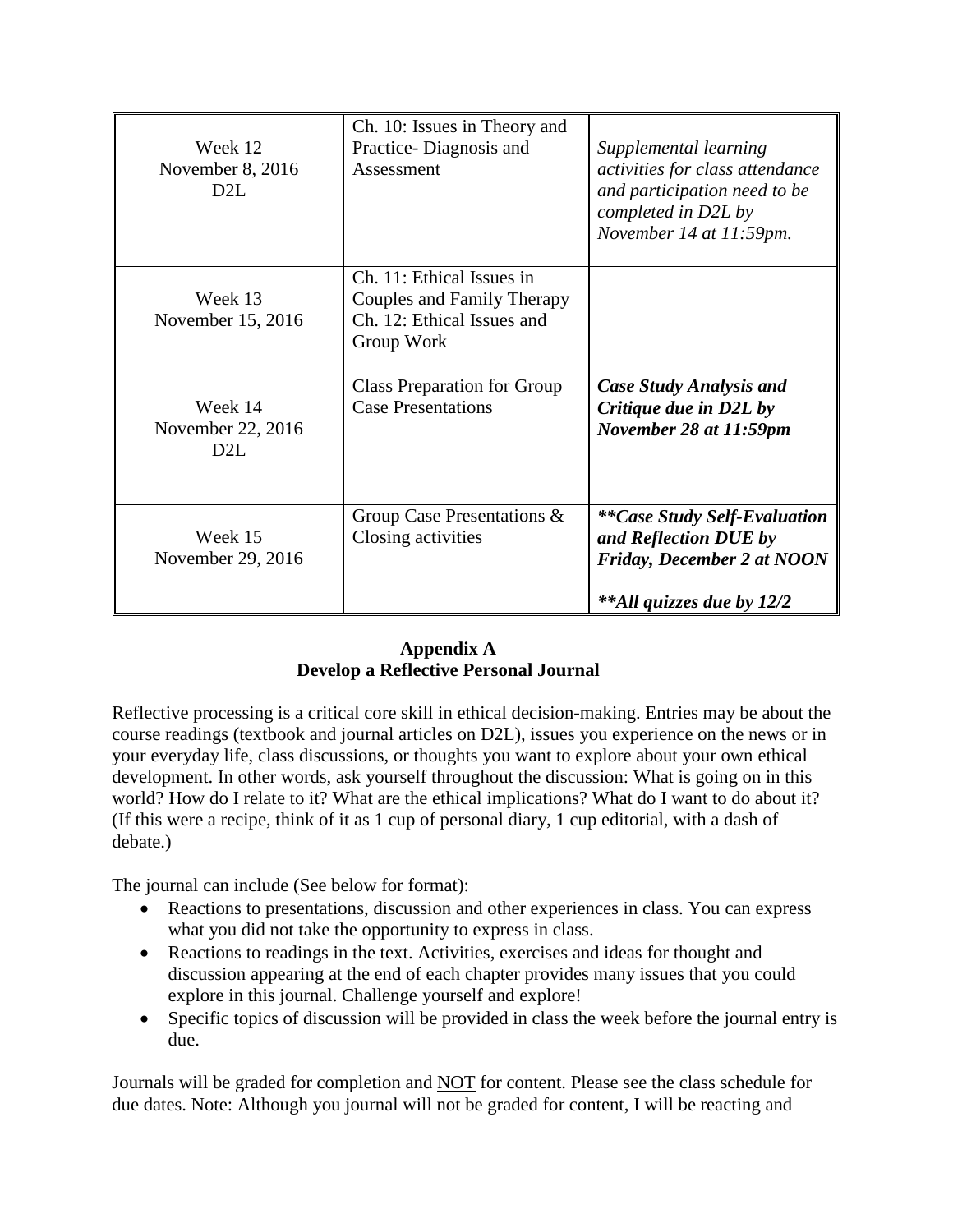responding to what you have shared. What you choose to share will be solely at your discretion. Additionally, there is an ethical standard of which you should be aware: Sections F.3-b of the American Counseling Association (ACA) 2005 Code of Ethics. The section here is included for your review.

# **F.7.b. Self-Growth Experiences**

Counselor education programs delineate requirements for self-disclosure or self-growth experiences in their admission and program materials. Counselor educators use professional judgment when designing training experiences they conduct that require student and supervisee self-growth or self-disclosure. Students and supervisees are made aware of the ramifications their self-disclosure may have when counselors whose primary role as teacher, trainer, or supervisor requires acting on ethical obligations to the profession. Evaluative components of experiential training experiences explicitly delineate predetermined academic standards that are separate and do not depend on the student's level of self-disclosure. Counselor educators may require trainees to seek professional help to address any personal concerns that may be affecting their competency.

# **Important Notes on Ethical Behavior:**

There are several areas of ethical and professional behavior that are critical for students' understanding and must be fully comprehended to insure client welfare and student success. These are: confidentiality, informed consent, self-disclosure, and professional standards. They are detailed below, but will be discussed in much greater detail in class.

1. Confidentiality. As stated in the American Counseling Association (ACA) 2014 Code of Ethics [\(http://www.counseling.org/Resources/CodeOfEthics/TP/Home/CT2.aspx\)](http://www.counseling.org/Resources/CodeOfEthics/TP/Home/CT2.aspx) Section B1a**:** "Counselors do not share confidential information without client consent or without sound legal or ethical justification". Students in this class will be expected to uphold this ethical standard. All information that is shared by any "client," including fellow classmates acting as a client, will be treated as confidential and will not be shared with anyone outside the class.

Informed Consent and Student Self-Disclosure. Clients who participate in counseling must do so with informed consent via a disclosure by the counselor about the counseling process. In order to do give their consent they must be knowledgeable of their rights as clients. Section A.2.a&b. of the 2014 ACA Code of Ethics (included below) delineates this.

# A.2. Informed Consent in the Counseling Relationship

a. Informed Consent. Clients have the freedom to choose whether to enter into or remain in a counseling relationship and need adequate information about the counseling process and the counselor. Counselors have an obligation to review in writing and verbally with clients the rights and responsibilities of both the counselor and the client. Informed consent is an ongoing part of the counseling process, and counselors appropriately document discussions of informed consent throughout the counseling relationship.

Informed Consent also applies to students in counselor training programs. Since you will be involved in self-growth learning exercises in this course, you need to be informed about the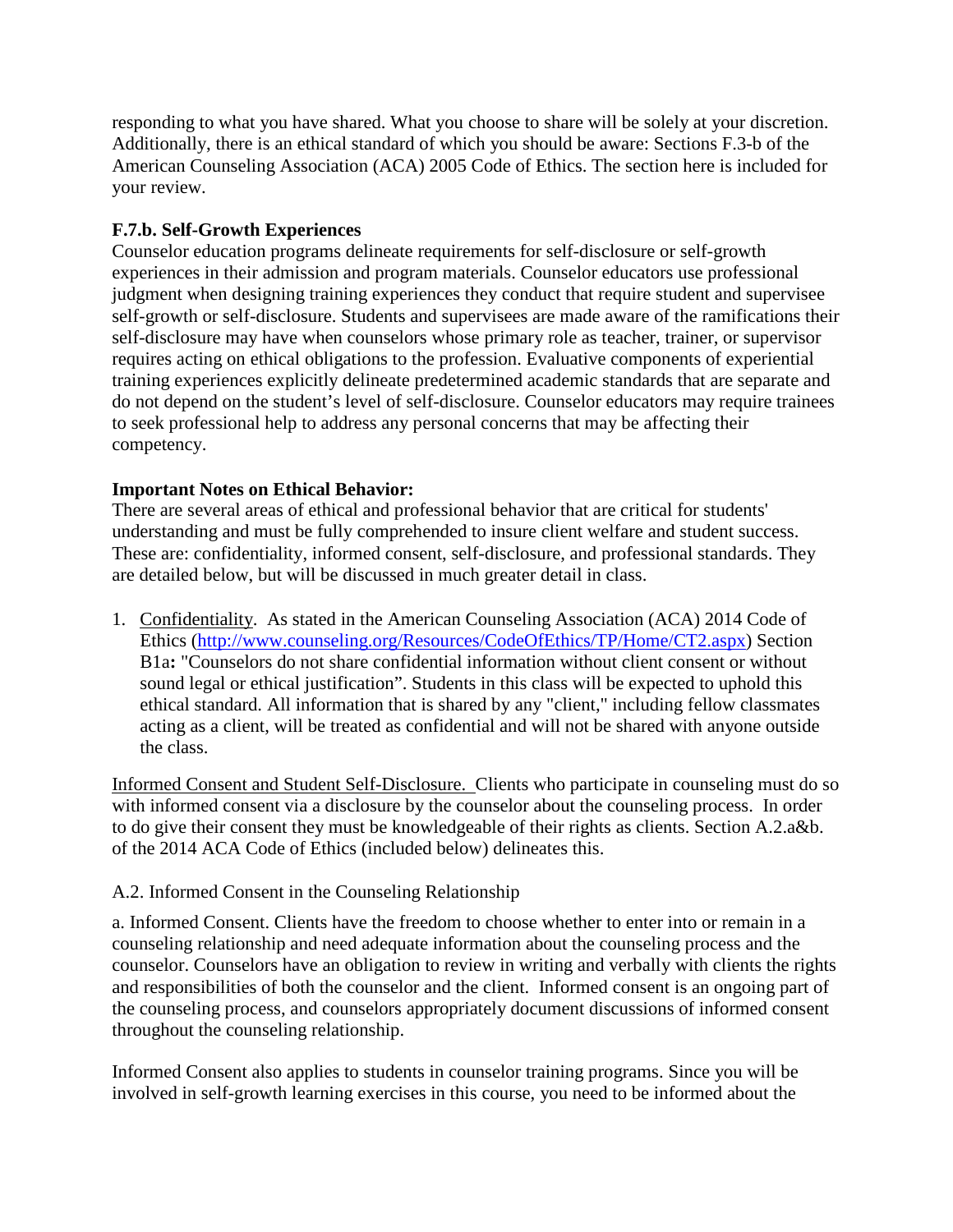process. Section F discusses Supervision, Training, and Teaching Ethics. Sections F.5.b & F.6.b. in the ethical standards address the issue of student impairment as well as student gatekeeping and remediation. Both sections of the Code of Ethics are listed below.

### b. Types of Information Needed

Counselors explicitly explain to clients the nature of all services provided. They inform clients about issues such as, but not limited to, the following: the purposes, goals, techniques, procedures, limitations, potential risks, and benefits of services; the counselor's qualifications, credentials, and relevant experience, continuation of services upon the incapacitation or death of a counselor; and other pertinent information. Counselors take steps to ensure that clients understand the implications of diagnosis, the intended use of tests and reports, fees, and billing arrangements. Clients have the right to expect confidentiality and to be provided with an explanation of its limitations (including how supervisors and/or treatment team professionals are involved); to obtain clear information about their records; to participate in the ongoing counseling plans; and to refuse any services or modality change and be advised of the consequences of such refusal.

# F.5. Counseling Supervision Evaluation, Remediation, and Endorsement

b. Impairment. Students and supervisees monitor themselves for signs of impairment from their own physical, mental, or emotional problems and refrain from offering or providing professional services when such impairment is likely to harm a client or others. They notify their faculty and/or supervisors and seek assistance for problems that reach the level of professional impairment, and, if necessary, they limit, suspend, or terminate their professional responsibilities until it is determined that they may safely resume their work.

# F.6.b. Gatekeeping and Remediation

Through initial and ongoing evaluation, supervisors are aware of supervisee limitations that might impede performance. Supervisors assist supervisees in securing remedial assistance when needed. They recommend dismissal from training programs, applied counseling settings, and state or voluntary professional credentialing processes when those supervisees are unable to demonstrate that they can provide competent professional services to a range of diverse clients. Supervisors seek consultation and document their decisions to dismiss or refer supervisees for assistance. They ensure that supervisees are aware of options available to them to address such decisions.

#### F.8. Student Welfare

F.8.c. Self-Growth Experiences. Self-growth is an expected component of counselor education. Counselor educators are mindful of ethical principles when they require students to engage in self-growth experiences. Counselor educators and supervisors inform students that they have a right to decide what information will be shared or withheld in class.

Professional Development & Identity: As a graduate student in counselor education, you are required to develop competencies in a variety of areas including writing skills, presentation skills, clinical skills and research skills. Standards for this class are compatible with professional standards set forth by the American Counseling Association and the American School Counselor Association. You will be evaluated on various skills that are necessary to being a professional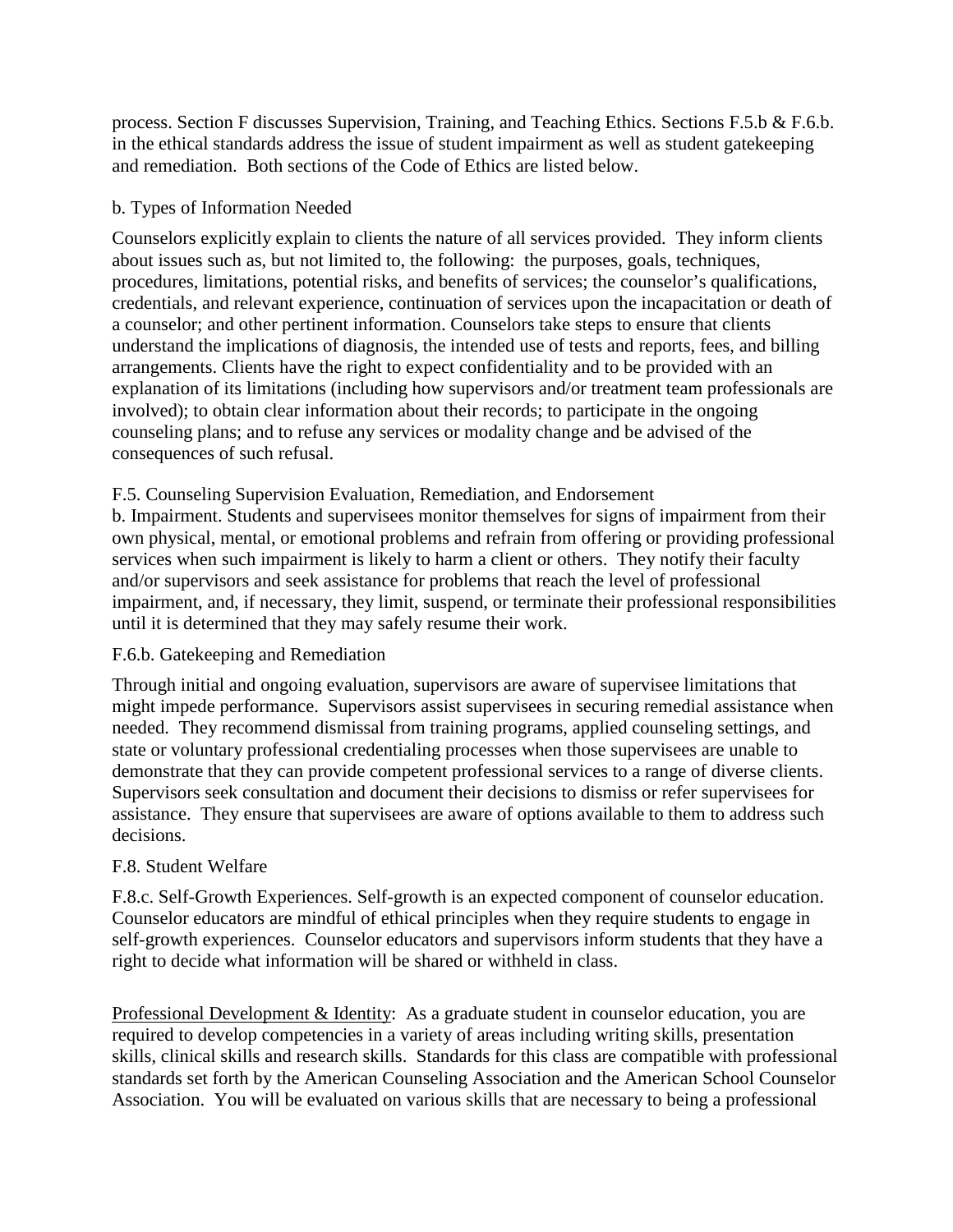school or clinical counselor. Although there is no separate point allotment for professional conduct, your grade in this course can be influenced by poor professional judgment and conduct and by poor performance and behavior. The instructor reserves the right to deduct points on an individual assignment or the final course grade based on the following: poor collaboration with peers, arriving late to class, missing classes, turning assignments in late, inappropriate or unprofessional class performance.

### *University Expectations and Resources:*

Academic Integrity: The collegiate policy on plagiarism and cheating is outlined in the Student Handbook. It is your responsibility to be aware of this policy. You can also find it online at: [http://www.winona.edu/sld/academicintegrity.asp.](http://www.winona.edu/sld/academicintegrity.asp)

Accommodations: According to Section 504 of the Rehabilitation Act of 1973, students with disabilities have the right to receive necessary reasonable accommodations and support services to allow equal access at Winona State University. If you have a disability, which may require some modification of seating, testing or other course requirements, please feel free to discuss your needs with me so that appropriate arrangements may be made. Please see me after class or during my office hours. If you have questions about your rights as a student or would like support with accommodating your disability, Student Disability Services may be helpful. They can be contacted at: http://www.winona.edu/accessservices/

COMMITMENT TO INCLUSIVE EXCELLENCE: WSU recognizes that our individual differences can deepen our understanding of one another and the world around us, rather than divide us. In this class, people of all ethnicities, genders, religions, ages, sexual orientations, disabilities, socioeconomic backgrounds, regions, and nationalities are strongly encouraged to share their rich array of perspectives and experiences. If you feel your differences may in some way isolate you from WSU's community or if you have a need of any specific accommodations, please speak with the instructor early in the semester about your concerns and what we can do together to help you become an active and engaged member of our class and community.

RESPECT FOR DIVERSITY: It is the intent of the instructor to present material and activities that are respectful of diversity: gender, sexuality, disability, age, socio-economic status, ethnicity (race, nation, or culture), race (physical characteristics transmitted by genes; body of people united by common history or nationality), and culture (beliefs, customs, arts, and institutions of a society). Any suggestions you have are welcomed. Support for issues of diversity can also be found: http://www.winona.edu/inclusion-diversity/

#### Graduate Student Resources:

General Information: Academic calendar, forms and other procedures for graduate students can be found at<http://www.winona.edu/gradstudies/currentstudents.asp>

WSU-Rochester Student & Campus Services, UCR Room SS128, 285-7100, [\(www.winona.edu/rochester/\)](http://www.winona.edu/rochester/):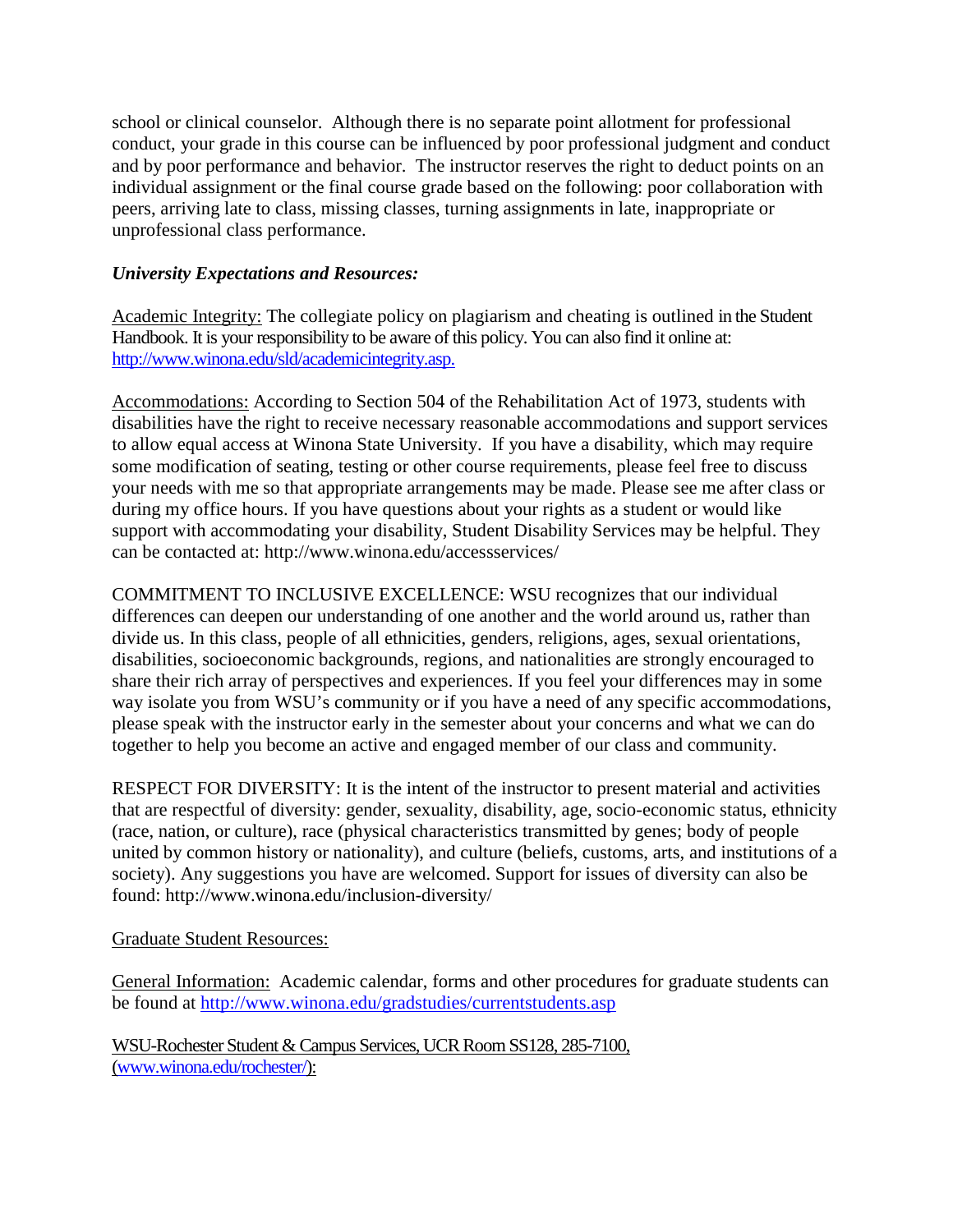RCTC Counseling Center, UCR Room SS133; 285-7260 [\(www.rctc.edu/counseling\\_career\\_center/](http://www.rctc.edu/counseling_career_center/))

UCR Learning Center, UCR Room AT306; 285-7182

Counseling Services : Graduate school can be very stressful. Counselors are available in Winona and through partnership with RCTC on the UCR campus to help you with a wide range of difficulties. WSU counselors in Winona are located in the Integrated Wellness Complex 222 and they can be reached at 457- 5330. The RCTC Counseling Center is located in SS 133 and can be reached at 285-7260.

Other Support Services: WSU-Rochester Student & Campus Services Office and the WSU Inclusion and Diversity Office are dedicated to helping students of all races, ethnicities, economic backgrounds, nationalities, and sexual orientations. They offer tutoring and a wide range of other resources. The WSU-R Student & Campus Services Office is located in Room SS128 on the UCR campus and can be reached at 285-7100. The WSU Inclusion and Diversity Office is in Kryzsko Commons Room 122, and they can be reached at 457-5595. Information about the *KEAP Center*, dedicated to supporting diversity on campus, can be found here: http://www.winona.edu/diversity/22.asp.

*UCR Learning Center - Rochester*- For help with writing and the development of papers on the WSU-Rochester campus, contact personnel in AT306 or call 285-7182.

*Writing Center - Winona:* The Writing Center offers free, individualized instruction in all forms and disciplines during any stage of writing, reading, or research. Call 507.457.5505 for an appointment. Walk-ins also welcome.

Student Grievances: Students are encouraged to speak directly with instructors when concerns arise. When issues cannot be resolved between the student and the instructor, students have the right to due process. Such complaint procedures are available online at[: http://www.winona.edu/sld/studentgrievance.asp](http://www.winona.edu/sld/studentgrievance.asp)

COMPLETION OF ALL ASSIGNED READINGS IS ESSENTIAL: Resources to support graduate students can be found using the following link: <http://www.winona.edu/gradstudies/currentstudents.asp>

PLAGIARISM AND CHEATING: The collegiate policy on plagiarism and cheating is outlined in the Student Handbook. It is your responsibility to be aware of this policy. You can also find it online at: http://www.winona.edu/sld/academicintegrity.asp

SEXUALLY EXPLICIT MATERIAL POLICY:As a part of your course experience, we may discuss work with clients who have concerns about their sexuality or developmental issues regarding sexual orientation. Consistent with the professional ethical codes, you are expected to consider appropriate related interventions/support services and engage in class discussions in a professional manner regarding these matters. If there are sexually related issues you feel that you could not discuss as a future counselor for personal reasons, you need to make those issues known to your instructor and/or adviser.

# Campus Resources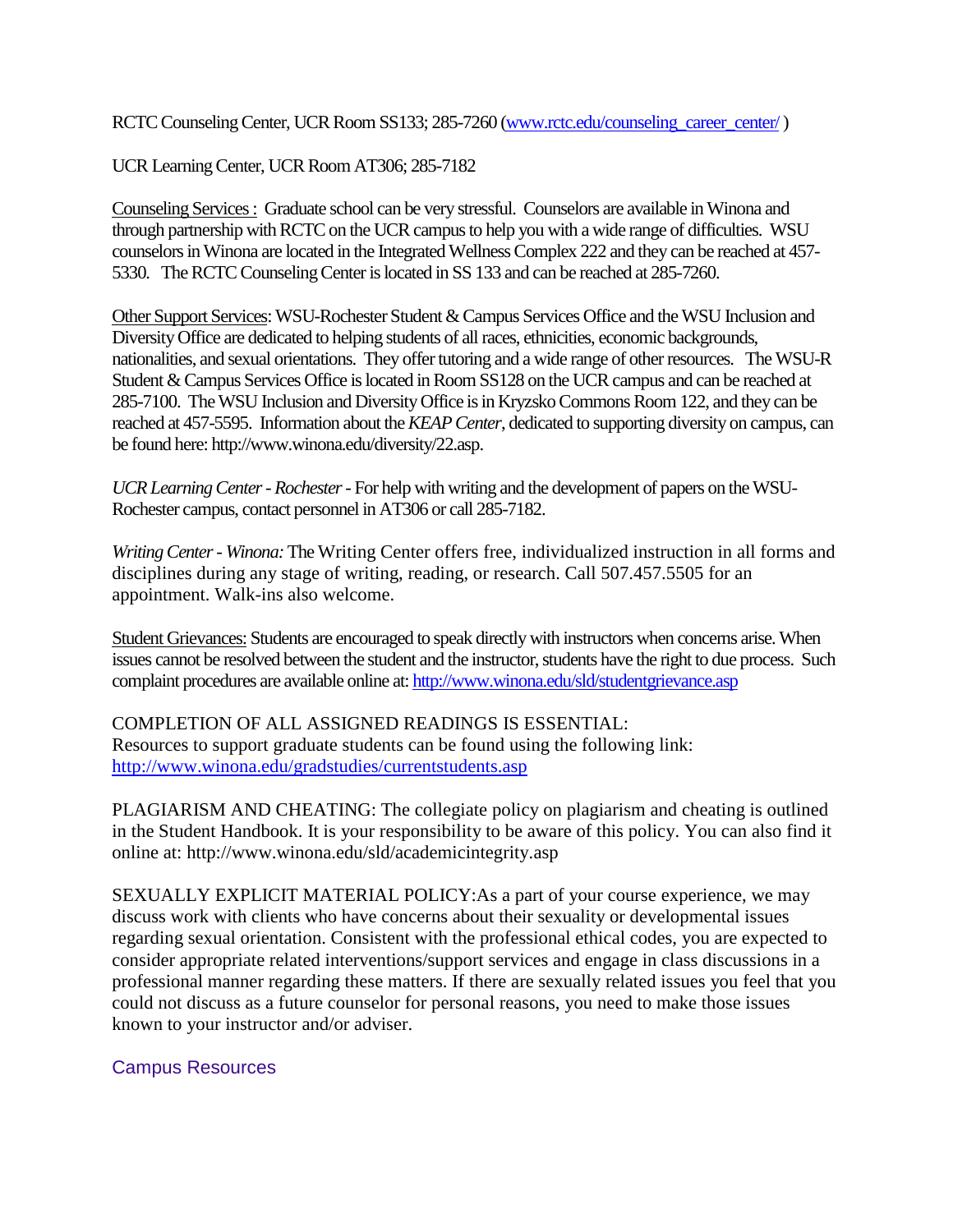- Inclusion and Diversity Office, Kryzsko Commons Room 236, 457-5595, [www.winona.edu/inclusion-diversity/](http://www.winona.edu/inclusion-diversity/)
- KEAP Diversity Resource Center, Kryzsko Commons Room 162, 457-2286, <http://www.winona.edu/inclusion-diversity/keap.asp>
- Access Services (Services for Students with Disabilities), Maxwell 314, 457- 5878, [www.winona.edu/accessservices/](http://www.winona.edu/accessservices/)
- KEAP Diversity Resource Center Faculty Liaison, Professor Chuck Ripley, Minné Hall 307, 457-5445, wripley@winona.edu
- Warrior Success Center, Maxwell 314, 457-5878,<http://www.winona.edu/wsc/>
- Advising Services, Maxwell 314, 457-5878, [www.winona.edu/advising/](http://www.winona.edu/advising/)
- [Winona] Tutoring Services, Krueger Library 220, 457-5680,<http://www.winona.edu/tutoring/>
- [Winona] Writing Center, Minné Hall 348, 457-5505, [www.winona.edu/writingcenter/](http://www.winona.edu/writingcenter/)
- [Winona] Student Support Services, Krueger Library 219, 457-5465, [www.winona.edu/studentsupportservices/](http://www.winona.edu/studentsupportservices/)
- [Winona] Counseling and Wellness Services, Integrated Wellness Complex 222, 457- 5330, [www.winona.edu/counselingcenter/](http://www.winona.edu/counselingcenter/)
- [Rochester] UCR Learning Center, UCR Room AT 306, 285-7182
- [Rochester] Student & Campus Services, UCR Room SS 128, 285-7100, [rochss@winona.edu,](mailto:rochss@winona.edu) [www.winona.edu/rochester](http://www.winona.edu/rochester)

# Details about Campus Resources

- Two good places to help you find resources of all kinds on campus are *Student Support/Campus Services* and the *Inclusion and Diversity Office*. Both offices are dedicated to helping students of all racial, ethnic, economic, national, sexual, and gender identities. They can facilitate tutoring and point you to a wide range of resources.
- If you have a mental, physical, or learning disability, the *Access Services* office can document it for your professors and facilitate accommodations. If you have a documented disability that requires accommodation, please contact Access Services as soon as possible.
- College can be very stressful. *Counseling* offices on both campuses are here to help you with a wide range of difficulties, ranging from sexual assault, depression, and grief after the loss of a loved one to stress management, anxiety, general adjustment to college, and many others.
- The KEAP-Diversity-Resource-Center Faculty Liaison can direct people to multicultural resources on and off campus.
- To find out about web registration, placement tests, program requirements and support tools to help students succeed, visit the *Advising Services* office and website for answers to all your questions!
- On the Rochester campus, the *UCR Learning Center* provides help with both the development and the writing of papers.
- On the Winona campus, for help with understanding the concepts of a particular class or understanding the requirements of an assignment, *Tutoring Services* offers three types of tutoring: drop-in appointments, 1-on-1 tutoring, and group sessions. You can visit them in